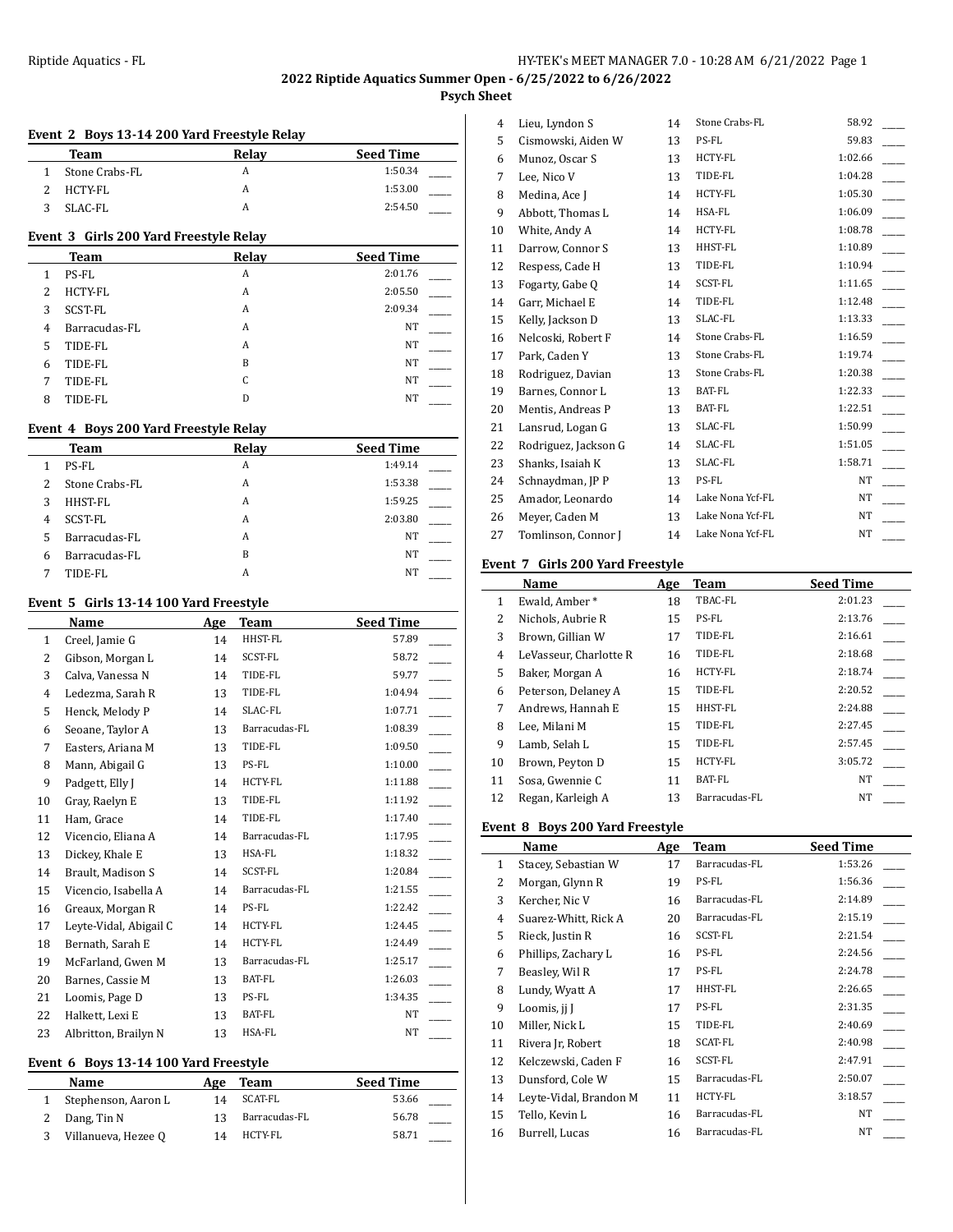**2022 Riptide Aquatics Summer Open - 6/25/2022 to 6/26/2022**

# **Psych Sheet**

# **Event 8 ...(Boys 200 Yard Freestyle)**

|    | Name                                   | Age | Team           | <b>Seed Time</b> |
|----|----------------------------------------|-----|----------------|------------------|
| 17 | Fulco, Bradyn F                        | 16  | Barracudas-FL  | NT               |
| 18 | Keysor, Nolan J                        | 18  | Stone Crabs-FL | NT               |
|    | Event 10 Boys 13-14 200 Yard Butterfly |     |                |                  |
|    | Name                                   | Age | Team           | <b>Seed Time</b> |
|    | Medina, Ace I                          | 14  | <b>HCTY-FL</b> | NT               |
|    |                                        |     |                |                  |

# **Event 11 Girls 100 Yard Butterfly**

|   | Name                  | Age | Team          | <b>Seed Time</b> |
|---|-----------------------|-----|---------------|------------------|
|   | Bogdanova, Lutnya U   | 17  | TIDE-FL       | 57.68            |
| 2 | Hengesbach, Marissa K | 15  | PS-FL         | 1:01.09          |
| 3 | Chang, Katie H        | 17  | TIDE-FL       | 1:05.21          |
| 4 | Brown, Gillian W      | 17  | TIDE-FL       | 1:10.83          |
| 5 | Evanecky, Reese N     | 16  | TIDE-FL       | 1:10.92          |
| 6 | Dunsford, Paige E     | 17  | Barracudas-FL | 1:13.81          |
|   | Burga, Amelia V       | 15  | TIDE-FL       | 1:14.81          |
| 8 | Drever, Ashlyn F      | 16  | TIDE-FL       | NT               |

# **Event 12 Boys 100 Yard Butterfly**

|                | Name                 | Age | Team             | <b>Seed Time</b> |
|----------------|----------------------|-----|------------------|------------------|
| $\mathbf{1}$   | Dam, Brayden J       | 17  | TIDE-FL          | 53.21            |
| 2              | Keysor, Nolan J      | 18  | Stone Crabs-FL   | 56.94            |
| 3              | Obermiller, Noah C   | 16  | HCTY-FL          | 1:04.57          |
| $\overline{4}$ | Villanueva, Hezee Q  | 14  | HCTY-FL          | 1:06.65          |
| 5              | Lundy, Wyatt A       | 17  | HHST-FL          | 1:06.71          |
| 6              | Loomis, ji J         | 17  | PS-FL            | 1:11.53          |
| 7              | Munoz, Oscar S       | 13  | HCTY-FL          | 1:12.72          |
| 8              | Sido, Erhik E        | 15  | TIDE-FL          | 1:14.91          |
| 9              | Barben, Will S       | 16  | HHST-FL          | 1:16.87          |
| 10             | Reschke, Andrew A    | 18  | HSA-FL           | 1:25.95          |
| 11             | Fogarty, Gabe Q      | 14  | SCST-FL          | 1:38.35          |
| 12             | Phillips, Zachary L  | 16  | PS-FL            | NT               |
| 13             | Darrow, Connor S     | 13  | HHST-FL          | NT               |
| 14             | Amador, Leonardo     | 14  | Lake Nona Ycf-FL | NT               |
| 15             | Meyer, Caden M       | 13  | Lake Nona Ycf-FL | NT               |
| 16             | Tomlinson, Connor J  | 14  | Lake Nona Ycf-FL | NT               |
| 17             | Huntley Jr, Benson T | 16  | TIDE-FL          | NT               |

#### **Event 13 Girls 13-14 100 Yard Breaststroke**

|                | Name                 | Age | Team          | <b>Seed Time</b> |
|----------------|----------------------|-----|---------------|------------------|
| 1              | Calva, Vanessa N     | 14  | TIDE-FL       | 1:12.21          |
| 2              | Creel, Jamie G       | 14  | HHST-FL       | 1:14.33          |
| 3              | Palmer, Bryce A      | 13  | TIDE-FL       | 1:15.52          |
| $\overline{4}$ | Henck, Melody P      | 14  | SLAC-FL       | 1:25.57          |
| 5              | Ledezma, Sarah R     | 13  | TIDE-FL       | 1:30.44          |
| 6              | Padgett, Elly J      | 14  | HCTY-FL       | 1:33.64          |
| 7              | Gray, Raelyn E       | 13  | TIDE-FL       | 1:39.09          |
| 8              | Ham, Grace           | 14  | TIDE-FL       | 1:39.40          |
| 9              | Bernath, Sarah E     | 14  | HCTY-FL       | 1:40.81          |
| 10             | Vicencio, Isabella A | 14  | Barracudas-FL | 1:41.44          |
| 11             | McFarland, Gwen M    | 13  | Barracudas-FL | 1:48.24          |
| 12             | Brault, Madison S    | 14  | SCST-FL       | 1:58.28          |
| 13             | Vicencio, Eliana A   | 14  | Barracudas-FL | 1:59.73          |
| 14             | Barnes, Cassie M     | 13  | BAT-FL        | 2:03.94          |
| 15             | Halkett, Lexi E      | 13  | BAT-FL        | NT               |
| 16             | Dickey, Khale E      | 13  | HSA-FL        | NT               |
| 17             | Albritton, Brailyn N | 13  | HSA-FL        | NT               |

# **Event 14 Boys 13-14 100 Yard Breaststroke**

|    | Name                 | Age | Team             | <b>Seed Time</b> |
|----|----------------------|-----|------------------|------------------|
| 1  | Lieu, Lyndon S       | 14  | Stone Crabs-FL   | 1:12.84          |
| 2  | Dang, Tin N          | 13  | Barracudas-FL    | 1:18.96          |
| 3  | White, Andy A        | 14  | HCTY-FL          | 1:21.41          |
| 4  | Lee, Nico V          | 13  | TIDE-FL          | 1:25.03          |
| 5  | Abbott, Thomas L     | 14  | HSA-FL           | 1:27.93          |
| 6  | Park, Caden Y        | 13  | Stone Crabs-FL   | 1:40.18          |
| 7  | Respess, Cade H      | 13  | TIDE-FL          | 1:40.58          |
| 8  | Mentis, Andreas P    | 13  | BAT-FL           | 1:42.04          |
| 9  | Kelly, Jackson D     | 13  | SLAC-FL          | 1:45.55          |
| 10 | Fogarty, Gabe Q      | 14  | SCST-FL          | 1:46.36          |
| 11 | Lansrud, Logan G     | 13  | SLAC-FL          | 2:05.99          |
| 12 | Rodriguez, Jackson G | 14  | SLAC-FL          | 2:14.94          |
| 13 | Cismowski, Aiden W   | 13  | PS-FL            | NT               |
| 14 | Meyer, Caden M       | 13  | Lake Nona Ycf-FL | NT.              |
| 15 | Tomlinson, Connor J  | 14  | Lake Nona Ycf-FL | NT               |
| 16 | Rodriguez, Davian    | 13  | Stone Crabs-FL   | NT               |
| 17 | Nelcoski, Robert F   | 14  | Stone Crabs-FL   | NT               |

## **Event 15 Girls 200 Yard Breaststroke**

|   | Name                | Age | Team    | <b>Seed Time</b> |
|---|---------------------|-----|---------|------------------|
|   | Bogdanova, Lutnya U |     | TIDE-FL | 2:21.95          |
|   | Andrews, Hannah E   | 15  | HHST-FL | 3:11.96          |
| 3 | Lindsey, Lauren T   | 12  | HCTY-FL | NΤ               |
|   | Lamb, Selah L       |     | TIDE-FL | NT               |

# **Event 16 Boys 200 Yard Breaststroke**

|   | <b>Name</b>          | Age | Team           | <b>Seed Time</b> |
|---|----------------------|-----|----------------|------------------|
|   | Dam, Brayden J       |     | TIDE-FL        | 2:11.51          |
|   | Jenkins, Drew B      | 17  | SCST-FL        | 2:29.23          |
|   | Morgan, Glynn R      | 19  | PS-FL          | 2:39.31          |
| 4 | Suarez-Whitt, Rick A | 20  | Barracudas-FL  | 2:49.29          |
|   | Miller. Nick L       | 15  | TIDE-FL        | 3:20.26          |
| h | Nielsen, MaximiliNO  | 15  | Stone Crabs-FL | NΤ               |

### **Event 17 Girls 13-14 200 Yard Backstroke**

| <b>Name</b>       | Age | Team          | <b>Seed Time</b> |
|-------------------|-----|---------------|------------------|
| Henck, Melody P   | 14  | SLAC-FL       | 2:48.05          |
| McFarland, Gwen M | 13. | Barracudas-FL | 3:31.81          |
| Barnes, Cassie M  | 12  | BAT-FL        | 3:36.58          |

#### **Event 18 Boys 13-14 200 Yard Backstroke**

| Name              | Age | Team              | <b>Seed Time</b> |  |
|-------------------|-----|-------------------|------------------|--|
| 1 Park. Caden Y   |     | 13 Stone Crabs-FL | NΤ               |  |
| 2 Respess, Cade H | 13  | TIDE-FL           | NT               |  |

### **Event 19 Girls 100 Yard Backstroke**

|   | <b>Name</b>            | Age | Team    | <b>Seed Time</b> |
|---|------------------------|-----|---------|------------------|
| 1 | Ewald, Amber*          | 18  | TBAC-FL | 58.93            |
| 2 | Rosenkranz, Bobbie A   | 17  | TIDE-FL | 1:00.81          |
| 3 | Farmer, Danielle M     | 17  | HCTY-FL | 1:02.42          |
| 4 | Hengesbach, Marissa K  | 15  | PS-FL   | 1:05.58          |
| 5 | Chang, Katie H         | 17  | TIDE-FL | 1:09.11          |
| 6 | Shuff, Kayla J         | 15  | TIDE-FL | 1:09.16          |
| 7 | Brown, Gillian W       | 17  | TIDE-FL | 1:12.06          |
| 8 | LeVasseur, Charlotte R | 16  | TIDE-FL | 1:12.95          |
| 9 | Peterson, Delaney A    | 15  | TIDE-FL | 1:14.22          |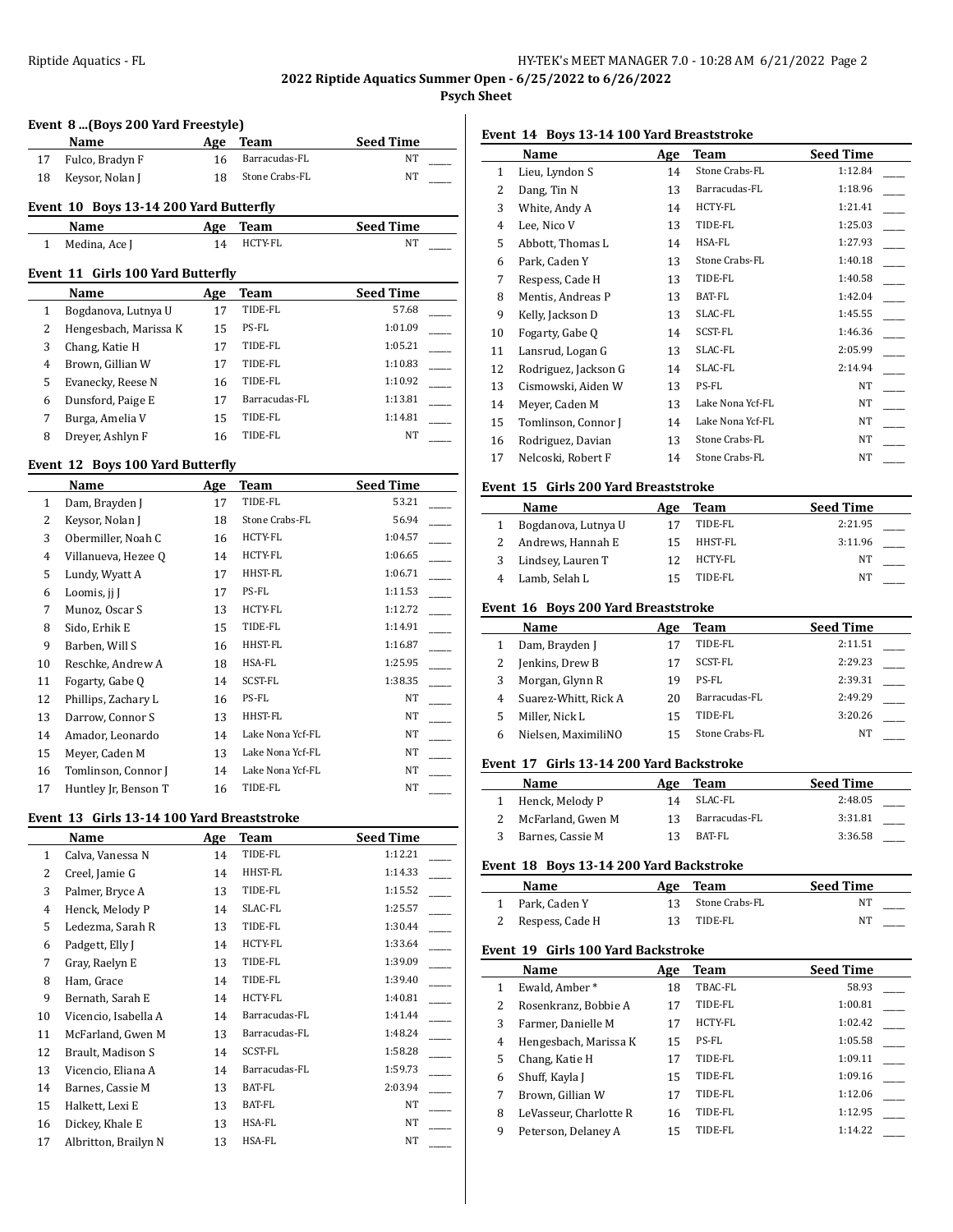# **2022 Riptide Aquatics Summer Open - 6/25/2022 to 6/26/2022**

# **Psych Sheet**

# **Event 19 ...(Girls 100 Yard Backstroke)**

|    | Name                   | Age | Team           | <b>Seed Time</b> |
|----|------------------------|-----|----------------|------------------|
| 10 | Dunsford, Paige E      | 17  | Barracudas-FL  | 1:14.61          |
| 11 | Drever, Ashlyn F       | 16  | TIDE-FL        | 1:29.02          |
| 12 | Leyte-Vidal, Abigail C | 14  | <b>HCTY-FL</b> | 1:35.98          |
| 13 | Ledezma, Sofia M       | 15  | TIDE-FL        | 1:44.31          |
| 14 | Brown, Peyton D        | 15  | <b>HCTY-FL</b> | 1:46.94          |
| 15 | Loomis, Page D         | 13  | PS-FL          | 1:55.08          |
| 16 | Meyers, Abbie M        |     | BAT-FL         | NT               |

### **Event 20 Boys 100 Yard Backstroke**

|                | Name                 | Age | Team             | <b>Seed Time</b> |
|----------------|----------------------|-----|------------------|------------------|
| $\mathbf{1}$   | Reschke, Andrew A    | 18  | HSA-FL           | 1:02.15          |
| $\overline{2}$ | Morgan, Glynn R      | 19  | PS-FL            | 1:03.06          |
| 3              | Stephenson, Aaron L  | 14  | SCAT-FL          | 1:03.88          |
| 4              | Barben, Will S       | 16  | HHST-FL          | 1:05.19          |
| 5              | Obermiller, Noah C   | 16  | HCTY-FL          | 1:05.32          |
| 6              | Dickey, Braddock V   | 15  | HSA-FL           | 1:07.48          |
| 7              | Huntley Jr, Benson T | 16  | TIDE-FL          | 1:09.70          |
| 8              | Beasley, Wil R       | 17  | PS-FL            | 1:12.34          |
| 9              | Rieck, Justin R      | 16  | SCST-FL          | 1:14.67          |
| 10             | Kercher, Nic V       | 16  | Barracudas-FL    | 1:15.01          |
| 11             | Kelly, Jackson D     | 13  | SLAC-FL          | 1:22.47          |
| 12             | Kelly, Tanner C      | 15  | HHST-FL          | 1:22.97          |
| 13             | Miller, Nick L       | 15  | TIDE-FL          | 1:23.16          |
| 14             | Darrow, Connor S     | 13  | HHST-FL          | 1:28.06          |
| 15             | Garr, Michael E      | 14  | TIDE-FL          | 1:29.00          |
| 16             | Kelczewski, Caden F  | 16  | SCST-FL          | 1:35.32          |
| 17             | Barnes, Connor L     | 13  | BAT-FL           | 1:38.50          |
| 18             | Amador, Leonardo     | 14  | Lake Nona Ycf-FL | 1:52.97          |
| 19             | Shanks, Isaiah K     | 13  | SLAC-FL          | 2:27.45          |
| 20             | Schnaydman, JP P     | 13  | PS-FL            | <b>NT</b>        |
| 21             | Shafer, Mason D      | 15  | SCAT-FL          | NT               |
| 22             | Fulco, Bradyn F      | 16  | Barracudas-FL    | <b>NT</b>        |
| 23             | Nielsen, MaximiliNO  | 15  | Stone Crabs-FL   | NT               |

#### **Event 21 Girls 13-14 200 Yard IM**

| Name                   | Age | Team           | <b>Seed Time</b> |
|------------------------|-----|----------------|------------------|
| Calva, Vanessa N       | 14  | TIDE-FL        | 2:28.06          |
| Creel, Jamie G         | 14  | HHST-FL        | 2:29.47          |
| Palmer, Bryce A        | 13  | TIDE-FL        | 2:43.11          |
| Ledezma, Sarah R       | 13  | TIDE-FL        | 2:51.88          |
| Easters, Ariana M      | 13  | TIDE-FL        | 3:01.62          |
| Mann, Abigail G        | 13  | PS-FL          | 3:02.12          |
| Bernath, Sarah E       | 14  | <b>HCTY-FL</b> | 3:26.53          |
| Leyte-Vidal, Abigail C | 14  | <b>HCTY-FL</b> | 3:29.08          |
| Brault, Madison S      | 14  | SCST-FL        | 4:15.28          |
| Halkett, Lexi E        | 13  | BAT-FL         | NT               |
| Dickey, Khale E        | 13  | HSA-FL         | NT               |
| Seoane, Taylor A       | 13  | Barracudas-FL  | NT               |
|                        |     |                |                  |

## **Event 22 Boys 13-14 200 Yard IM**

| Name                | Age | Team           | <b>Seed Time</b> |
|---------------------|-----|----------------|------------------|
| Dang, Tin N         | 13  | Barracudas-FL  | 2:27.07          |
| Villanueva, Hezee Q | 14  | HCTY-FL        | 2:31.46          |
| Lieu, Lyndon S      | 14  | Stone Crabs-FL | 2:33.17          |
| Lee. Nico V         | 13  | TIDE-FL        | 2:45.56          |
| White, Andy A       | 14  | HCTY-FL        | 2:46.05          |

|    | Munoz, Oscar S     | 13 | HCTY-FL        | 2:49.67 |  |
|----|--------------------|----|----------------|---------|--|
|    | Respess, Cade H    | 13 | TIDE-FL        | 3:07.64 |  |
|    | Garr, Michael E    | 14 | TIDE-FL        | 3:08.77 |  |
| 9  | Medina, Ace J      | 14 | HCTY-FL        | NT      |  |
| 10 | Rodriguez, Davian  | 13 | Stone Crabs-FL | NΤ      |  |
|    | Nelcoski, Robert F | 14 | Stone Crabs-FL | NΤ      |  |

# **Event 23 Girls 200 Yard IM**

|   | Name                  | Age | Team           | <b>Seed Time</b> |
|---|-----------------------|-----|----------------|------------------|
| 1 | Hengesbach, Marissa K | 15  | PS-FL          | 2:12.71          |
| 2 | Rosenkranz, Bobbie A  | 17  | TIDE-FL        | 2:19.66          |
| 3 | Gibson, Morgan L      | 14  | <b>SCST-FL</b> | 2:24.32          |
| 4 | Dunsford, Paige E     | 17  | Barracudas-FL  | 2:35.42          |
| 5 | Nichols, Aubrie R     | 15  | PS-FL          | 2:37.61          |
| 6 | Andrews, Hannah E     | 15  | <b>HHST-FL</b> | 2:38.57          |
| 7 | Burga, Amelia V       | 15  | TIDE-FL        | 2:39.44          |
| 8 | Lee, Milani M         | 15  | TIDE-FL        | 2:43.08          |
| 9 | Grice, Haley S        | 17  | HSA-FL         | NT               |

#### **Event 24 Boys 200 Yard IM**

|    | Name                | Age | Team           | <b>Seed Time</b> |
|----|---------------------|-----|----------------|------------------|
| 1  | Dam, Brayden J      | 17  | TIDE-FL        | 2:01.79          |
| 2  | Keysor, Nolan J     | 18  | Stone Crabs-FL | 2:07.29          |
| 3  | Stacey, Sebastian W | 17  | Barracudas-FL  | 2:12.19          |
| 4  | Barben, Will S      | 16  | HHST-FL        | 2:21.60          |
| 5  | Dickey, Braddock V  | 15  | HSA-FL         | 2:27.97          |
| 6  | Frey, Wyatt M       | 16  | <b>SCAT-FL</b> | 2:45.70          |
| 7  | Miller, Nick L      | 15  | TIDE-FL        | 2:58.17          |
| 8  | Fogarty, Gabe Q     | 14  | <b>SCST-FL</b> | 3:25.62          |
| 9  | Sido, Erhik E       | 15  | TIDE-FL        | 3:26.32          |
| 10 | Kelczewski, Caden F | 16  | SCST-FL        | NT               |

## **Event 25 Girls 50 Yard Backstroke**

| Name |                        | Age | Team          | <b>Seed Time</b> |
|------|------------------------|-----|---------------|------------------|
| 1    | Ewald, Amber*          | 18  | TBAC-FL       | 28.19            |
| 2    | Rosenkranz, Bobbie A   | 17  | TIDE-FL       | 28.95            |
| 3    | Farmer, Danielle M     | 17  | HCTY-FL       | 29.01            |
| 4    | Creel, Jamie G         | 14  | HHST-FL       | 31.96            |
| 5    | Shuff, Kayla J         | 15  | TIDE-FL       | 33.49            |
| 6    | LeVasseur, Charlotte R | 16  | TIDE-FL       | 34.08            |
| 7    | Evanecky, Reese N      | 16  | TIDE-FL       | 34.82            |
| 8    | Peterson, Delaney A    | 15  | TIDE-FL       | 35.66            |
| 9    | Brown, Gillian W       | 17  | TIDE-FL       | 35.79            |
| 10   | Baker, Morgan A        | 16  | HCTY-FL       | 36.61            |
| 11   | Ledezma, Sofia M       | 15  | TIDE-FL       | 36.90            |
| 12   | Henck, Melody P        | 14  | SLAC-FL       | 37.19            |
| 13   | Seoane, Taylor A       | 13  | Barracudas-FL | 37.65            |
| 14   | Palmer, Bryce A        | 13  | TIDE-FL       | 37.66            |
| 15   | Mann, Abigail G        | 13  | PS-FL         | 38.46            |
| 16   | Burga, Amelia V        | 15  | TIDE-FL       | 38.63            |
| 17   | Dreyer, Ashlyn F       | 16  | TIDE-FL       | 39.99            |
| 18   | Easters, Ariana M      | 13  | TIDE-FL       | 40.18            |
| 19   | Leyte-Vidal, Abigail C | 14  | HCTY-FL       | 43.11            |
| 20   | Grice, Haley S         | 17  | HSA-FL        | 45.28            |
| 21   | Lamb, Selah L          | 15  | TIDE-FL       | 45.52            |
| 22   | Regan, Karleigh A      | 13  | Barracudas-FL | 46.03            |
| 23   | White, Emma R          | 10  | HCTY-FL       | 47.36            |
| 24   | Greaux, Morgan R       | 14  | PS-FL         | 48.39            |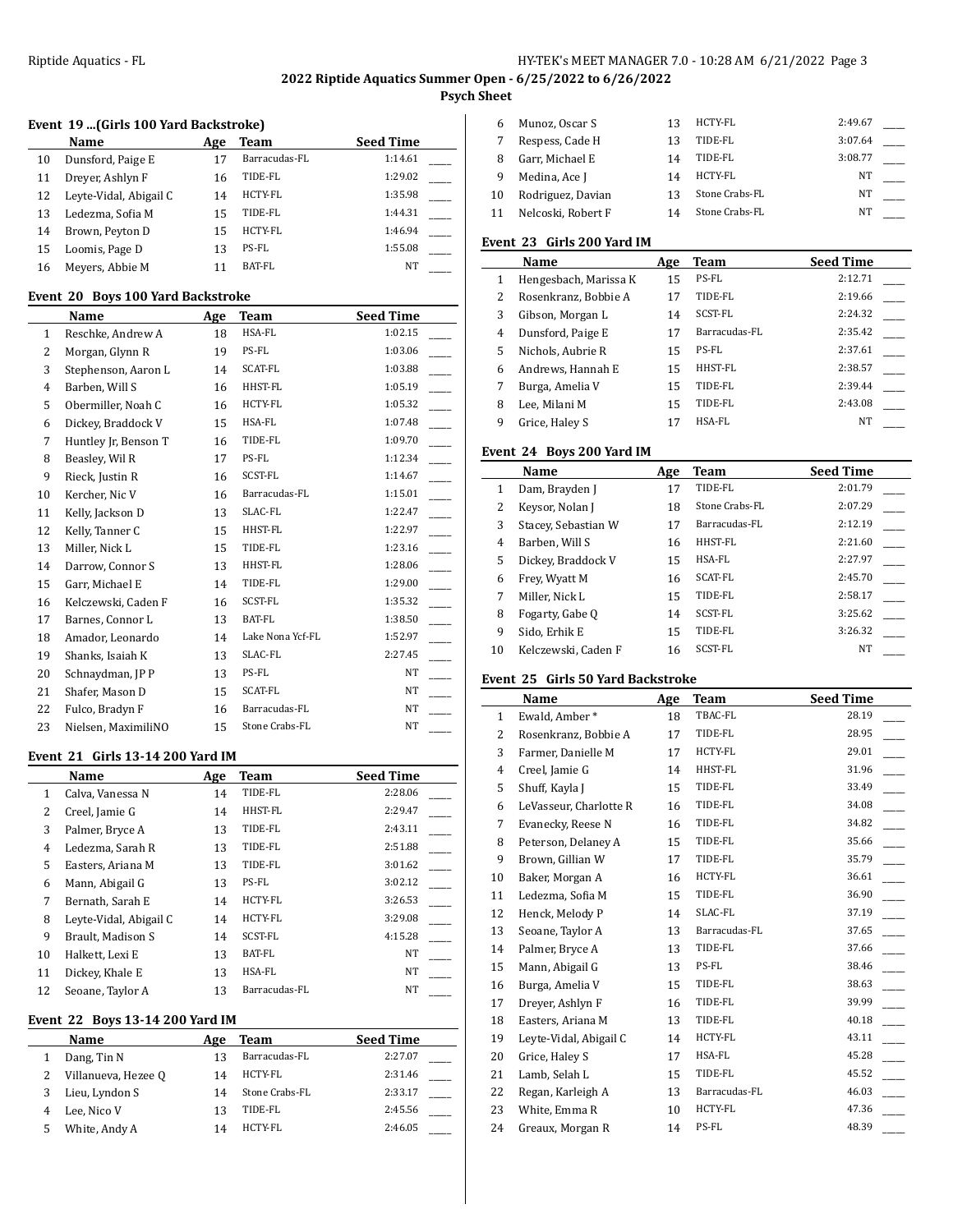# **2022 Riptide Aquatics Summer Open - 6/25/2022 to 6/26/2022**

# **Psych Sheet**

# **Event 25 ...(Girls 50 Yard Backstroke)**

|    | Name               | Age | Team          | <b>Seed Time</b> |  |
|----|--------------------|-----|---------------|------------------|--|
| 25 | Meyers, Abbie M    |     | BAT-FL        | 48.62            |  |
| 26 | Loomis, Page D     | 13  | PS-FL         | 51.47            |  |
| 27 | Brault, Kiley E    | 10  | SCST-FL       | 1:08.72          |  |
| 28 | Vicencio, Eliana A | 14  | Barracudas-FL | NT               |  |

### **Event 26 Boys 50 Yard Backstroke**

|              | Name                   | Age | <b>Team</b>    | <b>Seed Time</b> |
|--------------|------------------------|-----|----------------|------------------|
| $\mathbf{1}$ | Morgan, Glynn R        | 19  | PS-FL          | 28.45            |
| 2            | Stacey, Sebastian W    | 17  | Barracudas-FL  | 29.78            |
| 3            | Huntley Jr, Benson T   | 16  | TIDE-FL        | 31.99            |
| 4            | Beasley, Wil R         | 17  | PS-FL          | 32.44            |
| 5            | Suarez-Whitt, Rick A   | 20  | Barracudas-FL  | 32.49            |
| 6            | Mentis, Andreas P      | 13  | BAT-FL         | 32.61            |
| 7            | Cismowski, Aiden W     | 13  | PS-FL          | 32.76            |
| 8            | Rieck, Justin R        | 16  | SCST-FL        | 35.28            |
| 9            | Rivera Jr, Robert      | 18  | <b>SCAT-FL</b> | 38.94            |
| 10           | Loomis, ji J           | 17  | PS-FL          | 39.62            |
| 11           | Park, Caden Y          | 13  | Stone Crabs-FL | 39.63            |
| 12           | Tello, Kevin L         | 16  | Barracudas-FL  | 41.81            |
| 13           | Dunsford, Cole W       | 15  | Barracudas-FL  | 42.01            |
| 14           | Lundy, Wyatt A         | 17  | HHST-FL        | 42.03            |
| 15           | Lansrud, Logan G       | 13  | SLAC-FL        | 50.99            |
| 16           | Leyte-Vidal, Brandon M | 11  | HCTY-FL        | 52.30            |
| 17           | Rodriguez, Jackson G   | 14  | SLAC-FL        | 55.21            |
| 18           | Schnaydman, JP P       | 13  | PS-FL          | NT               |
| 19           | Shafer, Mason D        | 15  | <b>SCAT-FL</b> | NT               |
| 20           | Perez, Ashton I        | 9   | HCTY-FL        | NT               |
| 21           | Martinez, Alijah D     | 18  | <b>HCTY-FL</b> | NT               |
| 22           | Burrell, Lucas         | 16  | Barracudas-FL  | NT               |
| 23           | Fulco, Bradyn F        | 16  | Barracudas-FL  | NT               |
| 24           | Nielsen, MaximiliNO    | 15  | Stone Crabs-FL | NT               |

### **Event 27 Girls 50 Yard Butterfly**

 $\overline{a}$ 

|    | Name                   | Age | Team          | <b>Seed Time</b> |
|----|------------------------|-----|---------------|------------------|
| 1  | Bogdanova, Lutnya U    | 17  | TIDE-FL       | 25.63            |
| 2  | Farmer, Danielle M     | 17  | HCTY-FL       | 28.89            |
| 3  | Chang, Katie H         | 17  | TIDE-FL       | 29.84            |
| 4  | Shuff, Kayla J         | 15  | TIDE-FL       | 31.01            |
| 5  | Burga, Amelia V        | 15  | TIDE-FL       | 31.56            |
| 6  | Seoane, Taylor A       | 13  | Barracudas-FL | 31.78            |
| 7  | Palmer, Bryce A        | 13  | TIDE-FL       | 31.79            |
| 8  | Evanecky, Reese N      | 16  | TIDE-FL       | 32.14            |
| 9  | Nichols, Aubrie R      | 15  | PS-FL         | 32.31            |
| 10 | Lee, Milani M          | 15  | TIDE-FL       | 33.23            |
| 11 | Ledezma, Sarah R       | 13  | TIDE-FL       | 33.44            |
| 12 | Andrews, Hannah E      | 15  | HHST-FL       | 34.27            |
| 13 | LeVasseur, Charlotte R | 16  | TIDE-FL       | 34.56            |
| 14 | Peterson, Delaney A    | 15  | TIDE-FL       | 35.02            |
| 15 | Baker, Morgan A        | 16  | HCTY-FL       | 35.66            |
| 16 | Easters, Ariana M      | 13  | TIDE-FL       | 36.76            |
| 17 | Gray, Raelyn E         | 13  | TIDE-FL       | 36.82            |
| 18 | Padgett, Elly J        | 14  | HCTY-FL       | 37.46            |
| 19 | Mann, Abigail G        | 13  | PS-FL         | 37.76            |
| 20 | Dreyer, Ashlyn F       | 16  | TIDE-FL       | 40.64            |
| 21 | Lamb, Selah L          | 15  | TIDE-FL       | 41.90            |
| 22 | Grice, Haley S         | 17  | HSA-FL        | 43.72            |

| 23 | Ledezma, Sofia M  | 15 | TIDE-FL        | 44.27 |  |
|----|-------------------|----|----------------|-------|--|
| 24 | Bernath, Sarah E  | 14 | <b>HCTY-FL</b> | 48.44 |  |
| 25 | White. Emma R     | 10 | <b>HCTY-FL</b> | 48.72 |  |
| 26 | McFarland, Gwen M | 13 | Barracudas-FL  | 49.11 |  |
| 27 | Brault, Madison S | 14 | SCST-FL        | 49.88 |  |
| 28 | Halkett, Lexi E   | 13 | BAT-FL         | NΤ    |  |
| 29 | Regan, Karleigh A |    | Barracudas-FL  | NΤ    |  |

# **Event 28 Boys 50 Yard Butterfly**

|                | Name                 | Age | <b>Team</b>    | <b>Seed Time</b> |
|----------------|----------------------|-----|----------------|------------------|
| 1              | Dam, Brayden J       | 17  | TIDE-FL        | 23.62            |
| 2              | Stacey, Sebastian W  | 17  | Barracudas-FL  | 25.75            |
| 3              | Keysor, Nolan J      | 18  | Stone Crabs-FL | 26.28            |
| $\overline{4}$ | Villanueva, Hezee Q  | 14  | HCTY-FL        | 28.62            |
| 5              | Lundy, Wyatt A       | 17  | HHST-FL        | 29.25            |
| 6              | Lieu, Lyndon S       | 14  | Stone Crabs-FL | 29.62            |
| 7              | Dang, Tin N          | 13  | Barracudas-FL  | 29.71            |
| 8              | Kercher, Nic V       | 16  | Barracudas-FL  | 30.09            |
| 9              | Mentis, Andreas P    | 13  | BAT-FL         | 32.25            |
| 10             | Munoz, Oscar S       | 13  | HCTY-FL        | 32.47            |
| 11             | Cismowski, Aiden W   | 13  | PS-FL          | 33.31            |
| 12             | White, Andy A        | 14  | HCTY-FL        | 33.67            |
| 13             | Lee, Nico V          | 13  | TIDE-FL        | 35.05            |
| 14             | Stephenson, Aaron L  | 14  | SCAT-FL        | 39.96            |
| 15             | Garr, Michael E      | 14  | TIDE-FL        | 40.33            |
| 16             | Loomis, jj J         | 17  | PS-FL          | 41.82            |
| 17             | Kelly, Jackson D     | 13  | SLAC-FL        | 41.88            |
| 18             | Rodriguez, Davian    | 13  | Stone Crabs-FL | 43.85            |
| 19             | Tello, Kevin L       | 16  | Barracudas-FL  | 45.30            |
| 20             | Barnes, Connor L     | 13  | BAT-FL         | 49.15            |
| 21             | Kelly, Tanner C      | 15  | HHST-FL        | 50.61            |
| 22             | Dunsford, Cole W     | 15  | Barracudas-FL  | 56.40            |
| 23             | Shanks, Isaiah K     | 13  | SLAC-FL        | 1:10.99          |
| 24             | Beasley, Wil R       | 17  | PS-FL          | NΤ               |
| 25             | Abbott, Thomas L     | 14  | HSA-FL         | NΤ               |
| 26             | Medina, Ace J        | 14  | HCTY-FL        | NT               |
| 27             | Martinez, Alijah D   | 18  | HCTY-FL        | NT               |
| 28             | Suarez-Whitt, Rick A | 20  | Barracudas-FL  | NT               |
| 29             | Burrell, Lucas       | 16  | Barracudas-FL  | NT               |
| 30             | Barben, Will S       | 16  | HHST-FL        | NT               |
| 31             | Nelcoski, Robert F   | 14  | Stone Crabs-FL | NT               |
| 32             | Nielsen, MaximiliNO  | 15  | Stone Crabs-FL | NT               |
| 33             | Huntley Jr, Benson T | 16  | TIDE-FL        | NT               |

# **Event 29 Girls 500 Yard Freestyle**

| <b>Name</b>           | Age | <b>Team</b> | <b>Seed Time</b> |
|-----------------------|-----|-------------|------------------|
| Hengesbach, Marissa K | 15  | PS-FL       | 5:12.78          |
| Rosenkranz, Bobbie A  | 17  | TIDE-FL     | 5:20.20          |
| Bogdanova, Lutnya U   |     | TIDE-FL     | 5:20.46          |
| Barnes, Cassie M      |     | BAT-FL      | 7:56.84          |

# **Event 30 Boys 500 Yard Freestyle**

| Name               | Age | Team           | <b>Seed Time</b> |
|--------------------|-----|----------------|------------------|
| Dickey, Braddock V | 15  | HSA-FL         | 6:08.76          |
| Frey, Wyatt M      | 16  | <b>SCAT-FL</b> | 6:16.08          |
| Kelly, Tanner C    | 15  | HHST-FL        | 6:31.72          |
| Reschke, Andrew A  | 18  | HSA-FL         | 6:37.22          |
| Darrow, Connor S   |     | HHST-FL        | 7:07.22          |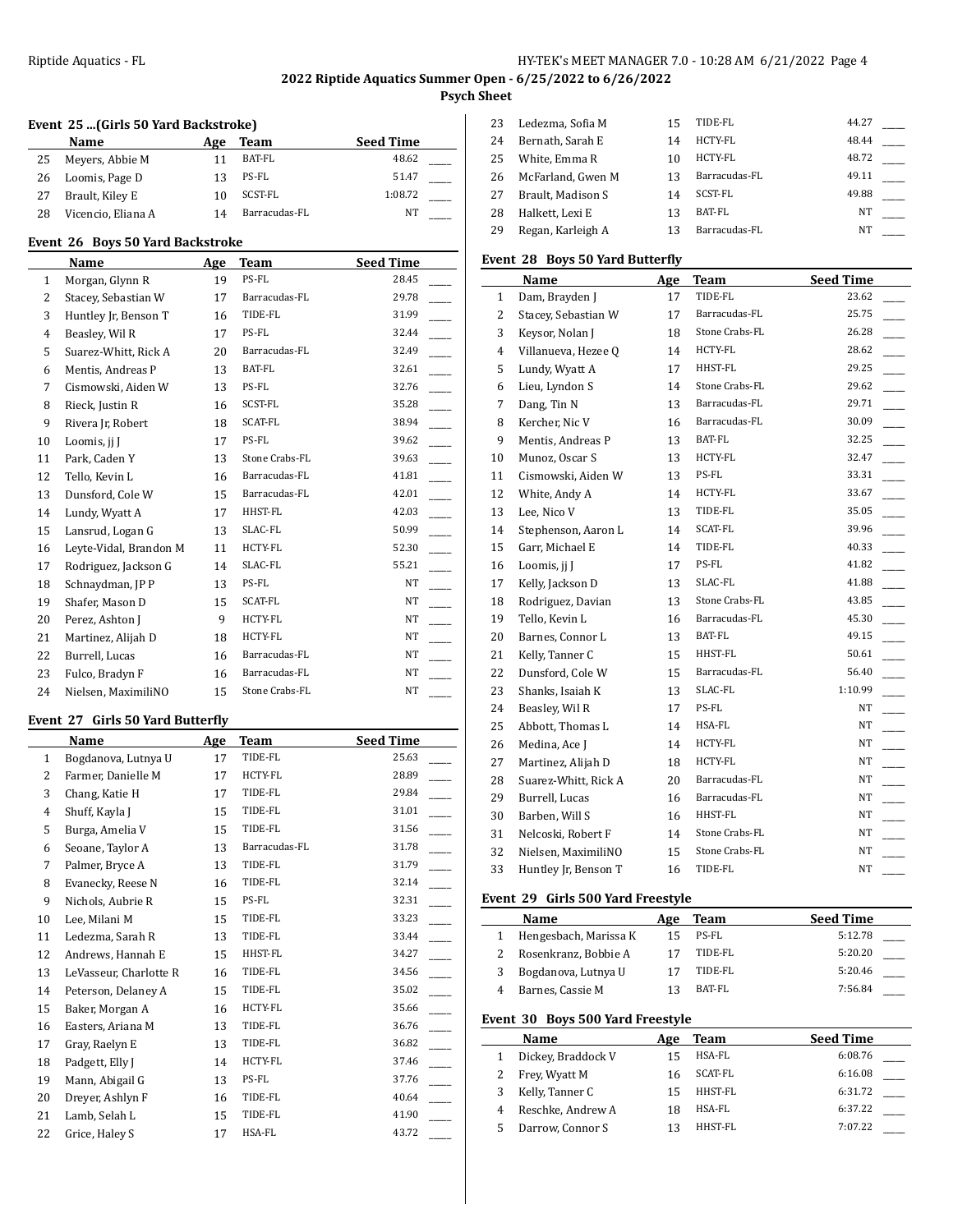# **2022 Riptide Aquatics Summer Open - 6/25/2022 to 6/26/2022**

# **Psych Sheet**

|  |  | Event 30 (Boys 500 Yard Freestyle) |  |
|--|--|------------------------------------|--|
|  |  |                                    |  |

| Name                  | Age | Team       | <b>Seed Time</b> |  |
|-----------------------|-----|------------|------------------|--|
| 6 Kelczewski, Caden F |     | 16 SCST-FL | 8:01.72          |  |
| Phillips, Zachary L   |     | 16 PS-FL   | NT               |  |

## **Event 31 Girls 8 & Under 100 Yard Freestyle Relay**

| Team      | Relav | <b>Seed Time</b> |
|-----------|-------|------------------|
| PS-FL     |       | 1:42.15          |
| 2 TIDE-FL |       | NΤ               |
| TIDE-FL   |       | <b>NT</b>        |

# **Event 33 Girls 10 & Under 200 Yard Freestyle Relay**

|   | Team           | Relay | <b>Seed Time</b> |
|---|----------------|-------|------------------|
|   | PS-FL          | A     | 2:39.45          |
|   | SLAC-FL        | A     | 2:40.45          |
| 3 | HCTY-FL        | A     | 2:47.90          |
| 4 | Stone Crabs-FL | A     | 4:04.91          |
|   | TIDE-FL        | A     | NT               |

#### **Event 34 Boys 10 & Under 200 Yard Freestyle Relay**

|    | <b>Team</b> | Relay | <b>Seed Time</b> |
|----|-------------|-------|------------------|
|    | 1 HCTY-FL   | A     | 3:12.00          |
| 2. | PS-FL       | A     | NT               |
|    | TIDE-FL     | A     | NT               |

### **Event 35 Girls 11-12 200 Yard Freestyle Relay**

|   | Team    | Relay | <b>Seed Time</b> |
|---|---------|-------|------------------|
|   | HCTY-FL | A     | 2:25.80          |
|   | SLAC-FL |       | 2:41.57          |
| 3 | PS-FL   | А     | NT               |
|   | TIDE-FL |       | NT               |

### **Event 36 Boys 11-12 200 Yard Freestyle Relay**

| Team       | Relay | <b>Seed Time</b> |
|------------|-------|------------------|
| $HCTV$ -FI | n     | 2.41.79          |

# **Event 37 Girls 8 & Under 25 Yard Freestyle**

|                | Name                 | <b>Age</b> | Team             | <b>Seed Time</b> |
|----------------|----------------------|------------|------------------|------------------|
| $\mathbf{1}$   | Filipic, Halle G     | 8          | SCST-FL          | 17.00            |
| 2              | Adeney, Jillian M    | 8          | TIDE-FL          | 17.40            |
| 3              | Ittleman, Aria A     | 8          | HCTY-FL          | 19.52            |
| $\overline{4}$ | Rowe, Caroline L     | 8          | PS-FL            | 19.70            |
| 5              | Moore, Sophia M      | 8          | SLAC-FL          | 19.91            |
| 6              | Besade, Audrey R     | 8          | Lake Nona Ycf-FL | 20.90            |
| 7              | Smalley, Meghan E    | 8          | BAT-FL           | 21.59            |
| 8              | Reddish, Aubrey G    | 8          | SLAC-FL          | 21.86            |
| 9              | Bilby, Amelia R      | 7          | TIDE-FL          | 23.05            |
| 10             | Chen, Chloe P        | 8          | TIDE-FL          | 23.55            |
| 11             | Butner, Kendall M    | 7          | SCAT-FL          | 23.82            |
| 12             | Frost, Mia R         | 8          | <b>SCAT-FL</b>   | 24.98            |
| 13             | Parker, Lily M       | 8          | TIDE-FL          | 26.02            |
| 14             | Fox, Charlee Q       | 8          | TIDE-FL          | 26.44            |
| 15             | Simpson, Charlie R   | 8          | TIDE-FL          | 26.80            |
| 16             | Smalley, Kaitlyn N   | 7          | <b>BAT-FL</b>    | 27.02            |
| 17             | Delvalle, Amira I    | 7          | PS-FL            | 28.18            |
| 18             | Aguilar, Lilly M     | 7          | Stone Crabs-FL   | 33.21            |
| 19             | Carrosso, Savannah D | 6          | PS-FL            | 35.68            |
| 20             | Moumnine, Reena T    | 6          | Stone Crabs-FL   | 35.89            |
| 21             | Bilby, Claudia L     | 6          | TIDE-FL          | 44.43            |

| 22  | Meyers, Evelyn M    |   | BAT-FL         | <b>NT</b> |  |
|-----|---------------------|---|----------------|-----------|--|
| 23  | Wissler, Georgia M  | 8 | PS-FL          | NΤ        |  |
| 24  | Barnette, Kaitlyn E | 6 | <b>SCAT-FL</b> | NΤ        |  |
| 25  | Mathis. Bb B        |   | <b>SCAT-FL</b> | NT        |  |
| 26  | Durden, Lacey J     |   | TIDE-FL        | NΤ        |  |
| -27 | Jokinen, Fynleigh E |   | TIDE-FL        | NΤ        |  |

## **Event 38 Boys 8 & Under 25 Yard Freestyle**

|              | Name                      | Age | Team           | <b>Seed Time</b> |
|--------------|---------------------------|-----|----------------|------------------|
| $\mathbf{1}$ | Agamez, Blake A           | 8   | SLAC-FL        | 16.18            |
| 2            | Alford, Chase R           | 8   | SCST-FL        | 16.19            |
| 3            | Palanivel, Nandhan *      | 8   | PS-FL          | 18.12            |
| 4            | Bonacic-Cullen, Patrick Q | 8   | TIDE-FL        | 19.55            |
| 5            | Mathis, Preston L         | 6   | <b>SCAT-FL</b> | 21.31            |
| 6            | Diveley, Carter W         | 7   | TIDE-FL        | 24.77            |
| 7            | Lamb, Micah C             | 6   | TIDE-FL        | 27.52            |
| 8            | Chambers, Mason J         | 6   | HCTY-FL        | 32.10            |
| 9            | Padgett, Myles D          | 6   | HCTY-FL        | 32.98            |
| 10           | Cotrino, Julian A         | 7   | BAT-FL         | 33.89            |
| 11           | Anderson, Knox M          | 7   | PS-FL          | <b>NT</b>        |
| 12           | Flippo, Jase M            | 8   | <b>SCAT-FL</b> | <b>NT</b>        |
| 13           | Stephenson, Joshua E      | 6   | SCAT-FL        | NT               |
| 14           | Medina, Abram J           | 6   | <b>HCTY-FL</b> | <b>NT</b>        |
| 15           | Grant, Liam R             | 7   | Stone Crabs-FL | <b>NT</b>        |

#### **Event 39 Girls 10 & Under 100 Yard Freestyle**

|              | Name                      | Age | Team             | <b>Seed Time</b> |
|--------------|---------------------------|-----|------------------|------------------|
| $\mathbf{1}$ | Padgett, Lucy B           | 10  | HCTY-FL          | 1:20.21          |
| 2            | Lavergne, Zoe C           | 8   | SLAC-FL          | 1:20.97          |
| 3            | White, Emma R             | 10  | HCTY-FL          | 1:21.45          |
| 4            | Frost, Faith A            | 10  | SCAT-FL          | 1:22.04          |
| 5            | Sanderson, Erynn L        | 10  | HURR-FL          | 1:24.23          |
| 6            | Gregory, Brielle N        | 10  | PS-FL            | 1:24.78          |
| 7            | Smalley, Kylie E          | 9   | BAT-FL           | 1:27.50          |
| 8            | Grady, Emma A             | 9   | SCST-FL          | 1:30.51          |
| 9            | Palanivel, Vaibhavi*      | 10  | PS-FL            | 1:33.01          |
| 10           | Light, Lily G             | 10  | PS-FL            | 1:35.62          |
| 11           | Shishkina, Maria          | 10  | PS-FL            | 1:36.50          |
| 12           | Salter, Charlotte R       | 9   | SLAC-FL          | 1:37.65          |
| 13           | Cousins, Emma J           | 9   | SLAC-FL          | 1:38.99          |
| 14           | Steele, Sophia L          | 10  | TIDE-FL          | 1:40.48          |
| 15           | Moumnine, Serene A        | 10  | Stone Crabs-FL   | 1:44.73          |
| 16           | Stebbins, Rebecca E       | 9   | SLAC-FL          | 1:46.80          |
| 17           | Tusher, Lily C            | 9   | TIDE-FL          | 1:49.10          |
| 18           | Ohara, Carly A            | 9   | SLAC-FL          | 1:50.99          |
| 19           | Rodriguez, Zaylise        | 10  | Stone Crabs-FL   | 1:53.17          |
| 20           | Brault, Kiley E           | 10  | SCST-FL          | 2:43.43          |
| 21           | Halkett, Mia K            | 10  | BAT-FL           | <b>NT</b>        |
| 22           | Pennington, Cordelia B    | 9   | SCAT-FL          | <b>NT</b>        |
| 23           | Leyte-Vidal, Catherine V  | 8   | HCTY-FL          | NT               |
| 24           | Colmenares Gomez, Sarah C | 10  | Lake Nona Ycf-FL | NT               |
| 25           | Aguilar, Kamilah M        | 9   | Stone Crabs-FL   | NT               |
| 26           | Amity, Daksha V           | 9   | Stone Crabs-FL   | <b>NT</b>        |
| 27           | Neel, Anna G              | 10  | TIDE-FL          | NT               |
|              |                           |     |                  |                  |

#### **Event 40 Boys 10 & Under 100 Yard Freestyle**

| <b>Name</b>     |    | Age Team | <b>Seed Time</b> |
|-----------------|----|----------|------------------|
| Mathis, Davin L | 10 | SCAT-FL  | 1:01.95          |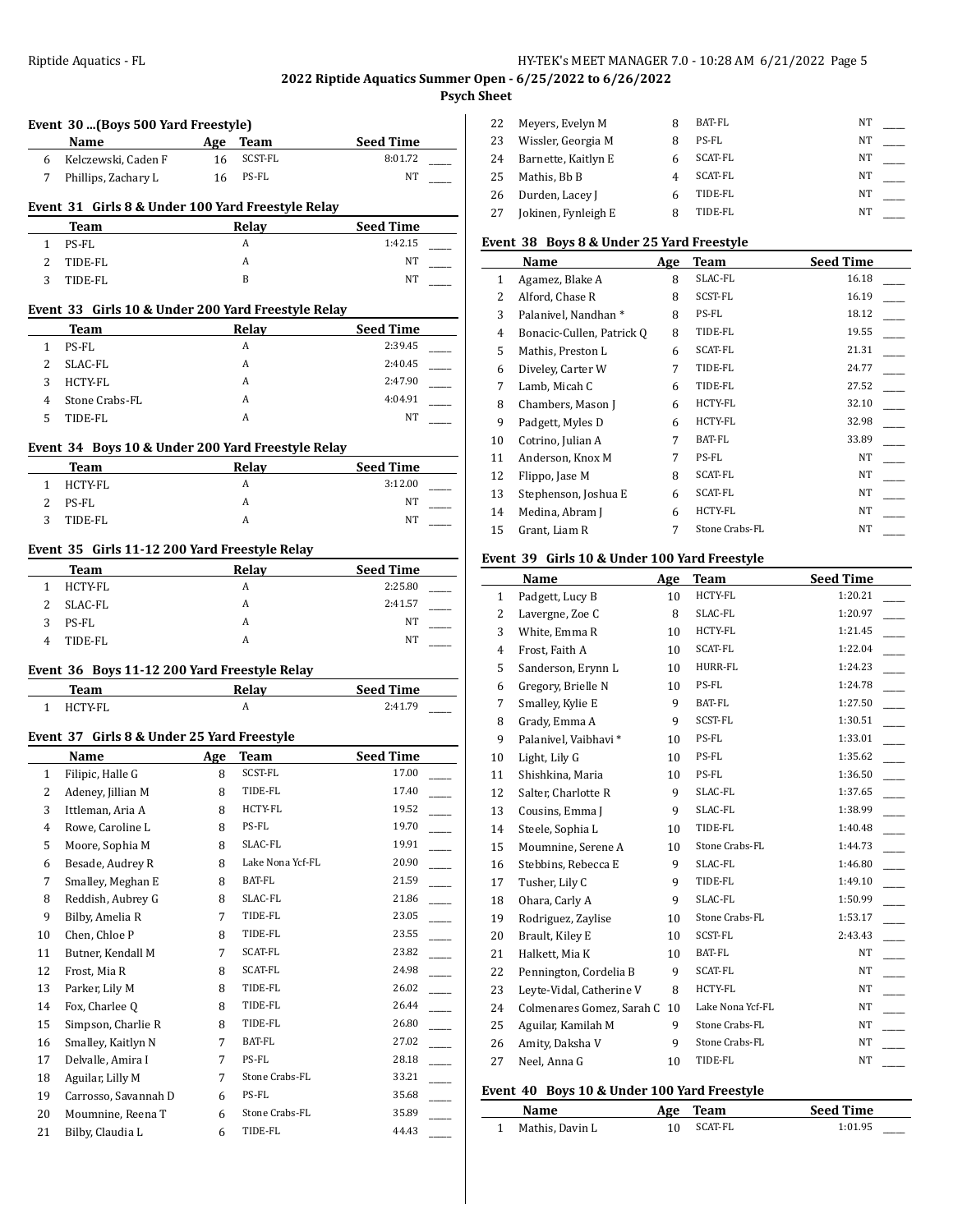**Psych Sheet**  $\overline{1}$ 

## **Event 40 ...(Boys 10 & Under 100 Yard Freestyle)**

|    | Name                     | Age | <b>Team</b>    | <b>Seed Time</b> |
|----|--------------------------|-----|----------------|------------------|
| 2  | Jones, Bryson R          | 10  | TIDE-FL        | 1:16.55          |
| 3  | Alford, Cullen J         | 10  | SCST-FL        | 1:19.25          |
| 4  | Choi, Colby A            | 10  | SLAC-FL        | 1:24.82          |
| 5  | Durden, Luke B           | 10  | TIDE-FL        | 1:26.11          |
| 6  | Ruyle, James J           | 9   | HCTY-FL        | 1:32.38          |
| 7  | Griffin, Liam W          | 9   | HHST-FL        | 1:34.23          |
| 8  | Darrow, Aiden M          | 10  | HHST-FL        | 1:39.65          |
| 9  | Barnette, Tyler J        | 10  | SCAT-FL        | 1:46.80          |
| 10 | Perez, Ashton J          | 9   | <b>HCTY-FL</b> | 1:49.51          |
| 11 | Lamb, Eli R              | 10  | PS-FL          | 1:50.16          |
| 12 | Anderson, Finn F         | 9   | PS-FL          | 1:57.03          |
| 13 | Lacen - Morales, Jorge E | 10  | HCTY-FL        | 1:58.05          |
| 14 | Ramirez, Samuel A        | 10  | TIDE-FL        | 2:03.43          |
| 15 | Studiale, Levi J         | 10  | TIDE-FL        | 2:06.23          |
| 16 | Anderson, Gannon Q       | 9   | BAT-FL         | NT               |
| 17 | Halkett, Asher D         | 9   | BAT-FL         | NT               |
| 18 | Saeed, Iwan N            | 9   | PS-FL          | NT               |
| 19 | Saeed, Rowan M           | 9   | PS-FL          | <b>NT</b>        |
| 20 | Craig, Leo A             | 9   | HCTY-FL        | NT               |
| 21 | Stutman, Sebastian P     | 10  | Stone Crabs-FL | NT               |

#### **Event 41 Girls 11-12 100 Yard Freestyle**

|                | Name                        | Age | Team             | <b>Seed Time</b> |
|----------------|-----------------------------|-----|------------------|------------------|
| $\mathbf{1}$   | Mathis, Raelyn S            | 12  | <b>SCAT-FL</b>   | 1:05.79          |
| $\overline{2}$ | Lavergne, Chloe E           | 11  | SLAC-FL          | 1:05.80          |
| 3              | Parker, Cori A              | 12  | TIDE-FL          | 1:05.96          |
| 4              | Dolan, Madeline A           | 12  | TIDE-FL          | 1:07.31          |
| 5              | Maxson, Caymus O            | 12  | BAT-FL           | 1:09.08          |
| 6              | Chanthavongsa, Jocelyn P    | 11  | Barracudas-FL    | 1:10.17          |
| 7              | Lacen - Morales, Gabriela A | 11  | HCTY-FL          | 1:12.74          |
| 8              | Ruyle, Callie J             | 12  | HCTY-FL          | 1:13.80          |
| 9              | Broyles, Lucy F             | 12  | PS-FL            | 1:14.95          |
| 10             | Marciniak, Autumn S         | 12  | SCAT-FL          | 1:17.87          |
| 11             | Munoz, Gabriela M           | 11  | HCTY-FL          | 1:19.21          |
| 12             | Sosa, Gwennie C             | 11  | BAT-FL           | 1:27.77          |
| 13             | Anderson, Gretchen R        | 12  | Stone Crabs-FL   | 1:28.00          |
| 14             | Winstead, Lyla E            | 11  | TIDE-FL          | 1:32.45          |
| 15             | Lamb, Phia I                | 11  | PS-FL            | 1:34.23          |
| 16             | Bennett, Elizabeth H        | 11  | PS-FL            | 1:34.46          |
| 17             | Hall, Emma E                | 11  | SLAC-FL          | 1:40.38          |
| 18             | Butner, Mackenzie A         | 11  | <b>SCAT-FL</b>   | 1:43.82          |
| 19             | Lindsey, Lauren T           | 12  | HCTY-FL          | 1:48.74          |
| 20             | Stephens, Amber L           | 11  | SLAC-FL          | 1:53.28          |
| 21             | Wardlow, Epiphany V         | 11  | SLAC-FL          | 1:56.72          |
| 22             | Smith, Maggie A             | 12  | BAT-FL           | NT               |
| 23             | Berryman, Caryn C           | 11  | BAT-FL           | NT               |
| 24             | Corsa, Alma J               | 11  | PS-FL            | NT               |
| 25             | Muniz-Montoya, Zarraelis    | 11  | <b>SCAT-FL</b>   | NT               |
| 26             | Pirela, Julieta             | 12  | Lake Nona Ycf-FL | NT               |
| 27             | Nystrom, Lincia G           | 12  | Lake Nona Ycf-FL | NT               |
| 28             | Dangcalan, Mikayla A        | 12  | TIDE-FL          | NT               |

# **Event 42 Boys 11-12 100 Yard Freestyle**

| Name               | Age Team | <b>Seed Time</b> |
|--------------------|----------|------------------|
| 1 Penick, Jaxon E  | TIDE-FL  | 1:04.51          |
| 2 Dolimpio, A.J. J | PS-FL    | 1:05.96          |

| 3  | Randall, Kyle J          | 11 | PS-FL            | 1:06.78   |  |
|----|--------------------------|----|------------------|-----------|--|
| 4  | Padgett, Wes J           | 12 | <b>HCTY-FL</b>   | 1:07.48   |  |
| 5  | Lutz, Cole A             | 11 | Lake Nona Ycf-FL | 1:14.89   |  |
| 6  | Saeed, Teym <sup>*</sup> | 11 | PS-FL            | 1:19.58   |  |
| 7  | Salter, Jackson M        | 11 | SLAC-FL          | 1:23.42   |  |
| 8  | Lamb, Isaiah R           | 11 | TIDE-FL          | 1:24.16   |  |
| 9  | Mentis, Lucas E          | 11 | BAT-FL           | 1:26.21   |  |
| 10 | Rivera, Michael          | 11 | SCAT-FL          | 1:30.13   |  |
| 11 | Pennington, Crusoe F     | 12 | SCAT-FL          | 1:31.24   |  |
| 12 | Leyte-Vidal, Brandon M   | 11 | <b>HCTY-FL</b>   | 1:33.14   |  |
| 13 | Olewine, Ethan A         | 11 | <b>HCTY-FL</b>   | 1:36.31   |  |
| 14 | Williams, Kyler S        | 11 | Stone Crabs-FL   | 1:39.03   |  |
| 15 | Cheston, Kolbey H        | 12 | <b>HCTY-FL</b>   | 1:56.92   |  |
| 16 | Rivera, Jasiel           | 12 | SLAC-FL          | <b>NT</b> |  |
|    |                          |    |                  |           |  |

## **Event 43 Girls 8 & Under 25 Yard Butterfly**

|    | Name                     | Age | Team             | <b>Seed Time</b> |
|----|--------------------------|-----|------------------|------------------|
| 1  | Filipic, Halle G         | 8   | SCST-FL          | 19.02            |
| 2  | Rowe, Caroline L         | 8   | PS-FL            | 22.30            |
| 3  | Adeney, Jillian M        | 8   | TIDE-FL          | 22.74            |
| 4  | Moore, Sophia M          | 8   | SLAC-FL          | 23.39            |
| 5  | Besade, Audrey R         | 8   | Lake Nona Ycf-FL | 24.78            |
| 6  | Reddish, Aubrey G        | 8   | SLAC-FL          | 25.87            |
| 7  | Smalley, Meghan E        | 8   | BAT-FL           | 27.46            |
| 8  | Leyte-Vidal, Catherine V | 8   | HCTY-FL          | 31.16            |
| 9  | Parker, Lily M           | 8   | TIDE-FL          | 32.66            |
| 10 | Simpson, Charlie R       | 8   | TIDE-FL          | 34.73            |
| 11 | Frost, Mia R             | 8   | <b>SCAT-FL</b>   | 36.39            |
| 12 | Bilby, Amelia R          | 7   | TIDE-FL          | 37.89            |
| 13 | Moumnine, Reena T        | 6   | Stone Crabs-FL   | 1:01.23          |
| 14 | Smalley, Kaitlyn N       | 7   | <b>BAT-FL</b>    | <b>NT</b>        |
| 15 | Wissler, Georgia M       | 8   | PS-FL            | NT               |
| 16 | Ittleman, Aria A         | 8   | HCTY-FL          | <b>NT</b>        |
| 17 | Aguilar, Lilly M         | 7   | Stone Crabs-FL   | <b>NT</b>        |
| 18 | Bilby, Claudia L         | 6   | TIDE-FL          | NT               |
| 19 | Durden, Lacey J          | 6   | TIDE-FL          | <b>NT</b>        |
| 20 | Jokinen, Fynleigh E      | 8   | TIDE-FL          | NT               |
|    |                          |     |                  |                  |

### **Event 44 Boys 8 & Under 25 Yard Butterfly**

|   | Name              | Age | Team           | <b>Seed Time</b> |
|---|-------------------|-----|----------------|------------------|
|   | Mathis, Preston L |     | SCAT-FL        | 22.89            |
|   | Padgett, Myles D  |     | HCTY-FL        | NΤ               |
|   | Grant, Liam R     |     | Stone Crabs-FL | <b>NT</b>        |
| 4 | Diveley, Carter W |     | TIDE-FL        | NΤ               |
|   | Lamb, Micah C     |     | TIDE-FL        | <b>NT</b>        |

### **Event 45 Girls 10 & Under 50 Yard Butterfly**

|    | Name                | Age | <b>Team</b>    | <b>Seed Time</b> |
|----|---------------------|-----|----------------|------------------|
| 1  | Gregory, Brielle N  | 10  | PS-FL          | 39.53            |
| 2  | Grady, Emma A       | 9   | SCST-FL        | 44.88            |
| 3  | Frost, Faith A      | 10  | <b>SCAT-FL</b> | 45.90            |
| 4  | Padgett, Lucy B     | 10  | <b>HCTY-FL</b> | 47.53            |
| 5  | Steele, Sophia L    | 10  | TIDE-FL        | 48.24            |
| 6  | Sanderson, Erynn L  | 10  | HURR-FL        | 49.97            |
| 7  | Salter, Charlotte R | 9   | SLAC-FL        | 52.63            |
| 8  | Moumnine, Serene A  | 10  | Stone Crabs-FL | 52.72            |
| 9  | Light, Lily G       | 10  | PS-FL          | 54.04            |
| 10 | Aguilar, Kamilah M  | 9   | Stone Crabs-FL | 54.52            |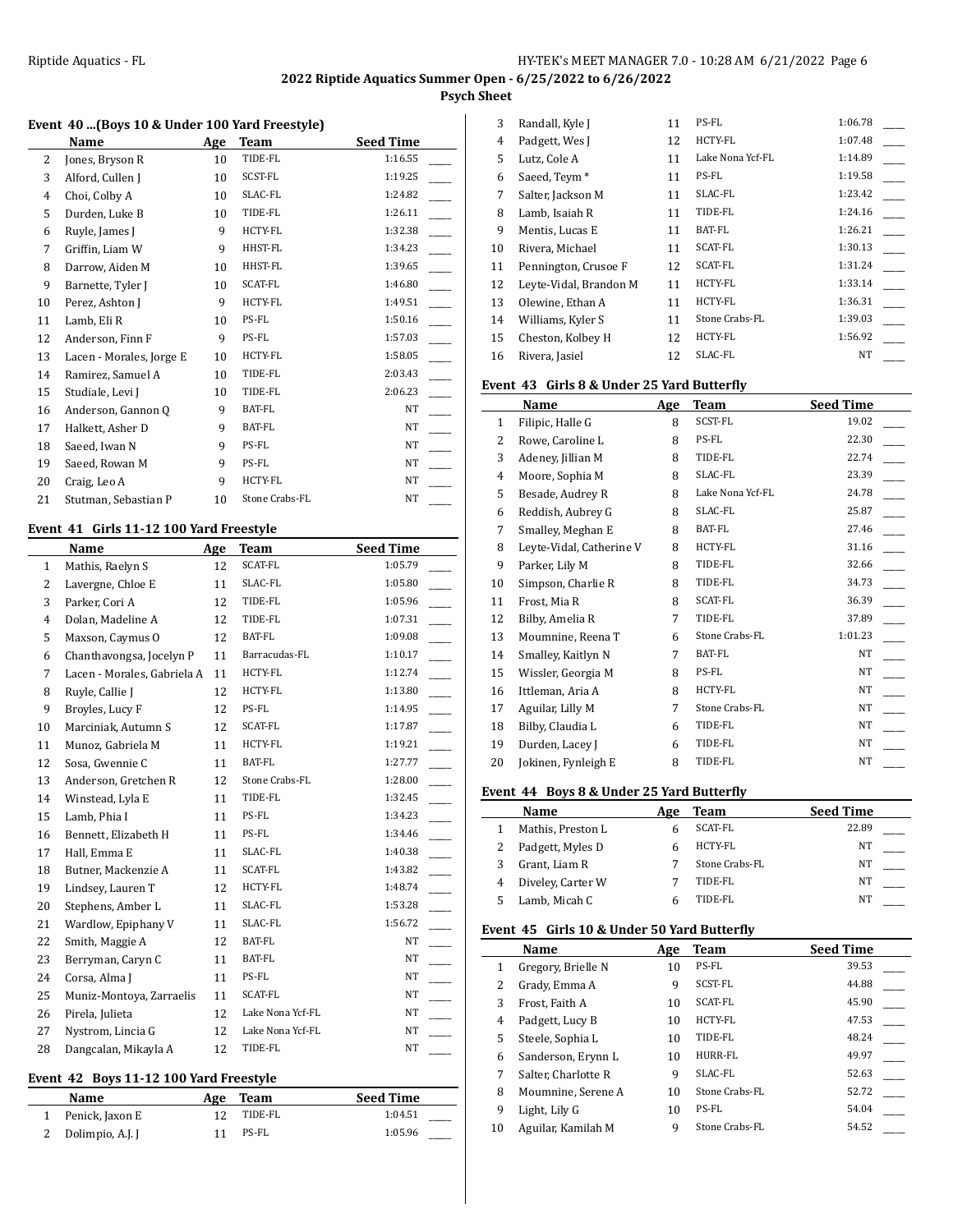# **2022 Riptide Aquatics Summer Open - 6/25/2022 to 6/26/2022**

# **Psych Sheet**

# **Event 45 ...(Girls 10 & Under 50 Yard Butterfly)**

|    | Name                         | Age | Team             | <b>Seed Time</b> |  |
|----|------------------------------|-----|------------------|------------------|--|
| 11 | Palanivel, Vaibhavi *        | 10  | PS-FL            | 56.08            |  |
| 12 | Cousins, Emma J              | 9   | SLAC-FL          | 57.66            |  |
| 13 | Stebbins, Rebecca E          | 9   | SLAC-FL          | 1:01.75          |  |
| 14 | Tusher, Lily C               | 9   | TIDE-FL          | 1:04.41          |  |
| 15 | Rodriguez, Zaylise           | 10  | Stone Crabs-FL   | 1:05.65          |  |
| 16 | Chambers, Arabella S         | 9   | <b>HCTY-FL</b>   | 1:13.45          |  |
| 17 | Ohara, Carly A               | 9   | SLAC-FL          | NT               |  |
| 18 | Halkett, Mia K               | 10  | BAT-FL           | NT               |  |
| 19 | Shishkina, Maria             | 10  | PS-FL            | NT               |  |
| 20 | Colmenares Gomez, Sarah C 10 |     | Lake Nona Ycf-FL | <b>NT</b>        |  |
| 21 | Amity, Daksha V              | 9   | Stone Crabs-FL   | NT               |  |
| 22 | Neel. Anna G                 | 10  | TIDE-FL          | NT               |  |
|    |                              |     |                  |                  |  |

# **Event 46 Boys 10 & Under 50 Yard Butterfly**

|    | Name                 | Age | Team           | <b>Seed Time</b> |  |
|----|----------------------|-----|----------------|------------------|--|
| 1  | Agamez, Blake A      | 8   | SLAC-FL        | 38.13            |  |
| 2  | Jones, Bryson R      | 10  | TIDE-FL        | 40.89            |  |
| 3  | Durden, Luke B       | 10  | TIDE-FL        | 45.62            |  |
| 4  | Choi, Colby A        | 10  | SLAC-FL        | 45.93            |  |
| 5  | Alford, Cullen J     | 10  | SCST-FL        | 55.69            |  |
| 6  | Dolan, Michael F     | 10  | TIDE-FL        | 1:08.80          |  |
| 7  | Anderson, Gannon Q   | 9   | BAT-FL         | <b>NT</b>        |  |
| 8  | Darrow, Aiden M      | 10  | HHST-FL        | NT               |  |
| 9  | Stutman, Sebastian P | 10  | Stone Crabs-FL | NT               |  |
| 10 | Studiale, Levi J     | 10  | TIDE-FL        | NT               |  |
| 11 | Ramirez, Samuel A    | 10  | TIDE-FL        | NT               |  |

#### **Event 47 Girls 11-12 50 Yard Butterfly**

|              | Name                        | Age | Team             | <b>Seed Time</b> |
|--------------|-----------------------------|-----|------------------|------------------|
| $\mathbf{1}$ | Mathis, Raelyn S            | 12  | <b>SCAT-FL</b>   | 30.61            |
| 2            | Parker, Cori A              | 12  | TIDE-FL          | 35.19            |
| 3            | Chanthavongsa, Jocelyn P    | 11  | Barracudas-FL    | 36.05            |
| 4            | Dolan, Madeline A           | 12  | TIDE-FL          | 36.13            |
| 5            | Maxson, Caymus O            | 12  | BAT-FL           | 37.26            |
| 6            | Marciniak, Autumn S         | 12  | <b>SCAT-FL</b>   | 39.36            |
| 7            | Lacen - Morales, Gabriela A | 11  | HCTY-FL          | 42.03            |
| 8            | Munoz, Gabriela M           | 11  | HCTY-FL          | 42.29            |
| 9            | Broyles, Lucy F             | 12  | PS-FL            | 47.03            |
| 10           | Anderson, Gretchen R        | 12  | Stone Crabs-FL   | 47.93            |
| 11           | Hall, Emma E                | 11  | SLAC-FL          | 50.60            |
| 12           | Sosa, Gwennie C             | 11  | BAT-FL           | 51.32            |
| 13           | Bennett, Elizabeth H        | 11  | PS-FL            | 55.11            |
| 14           | Lamb, Phia I                | 11  | PS-FL            | 55.86            |
| 15           | Stephens, Amber L           | 11  | SLAC-FL          | <b>NT</b>        |
| 16           | Wardlow, Epiphany V         | 11  | SLAC-FL          | <b>NT</b>        |
| 17           | Corsa, Alma J               | 11  | PS-FL            | <b>NT</b>        |
| 18           | Pirela, Julieta             | 12  | Lake Nona Ycf-FL | NT               |
| 19           | Williamson, Gracie L        | 12  | TIDE-FL          | <b>NT</b>        |
| 20           | Dangcalan, Mikayla A        | 12  | TIDE-FL          | NT               |

### **Event 48 Boys 11-12 50 Yard Butterfly**

| Name             | Age | Team    | <b>Seed Time</b> |
|------------------|-----|---------|------------------|
| Penick, Jaxon E  | 12  | TIDE-FL | 35.19            |
| Randall, Kyle J  | 11  | PS-FL   | 35.61            |
| Dolimpio, A.J. J |     | PS-FL   | 37.12            |
| Lamb, Isaiah R   |     | TIDE-FL | 43.47            |

|    | Lutz, Cole A             |    | Lake Nona Ycf-FL | 43.92   |  |
|----|--------------------------|----|------------------|---------|--|
| 6  | Mentis, Lucas E          |    | BAT-FL           | 46.46   |  |
|    | Saeed, Teym <sup>*</sup> | 11 | PS-FL            | 46.90   |  |
| 8  | Salter, Jackson M        | 11 | SLAC-FL          | 47.79   |  |
| 9  | Olewine, Ethan A         | 11 | <b>HCTY-FL</b>   | 1:02.28 |  |
| 10 | Rivera, Jasiel           | 12 | SLAC-FL          | NΤ      |  |
| 11 | Williams, Kyler S        |    | Stone Crabs-FL   | NΤ      |  |

# **Event 49 Girls 8 & Under 25 Yard Breaststroke**

|                | Name                     | Age | Team             | <b>Seed Time</b> |
|----------------|--------------------------|-----|------------------|------------------|
| $\mathbf{1}$   | Adeney, Jillian M        | 8   | TIDE-FL          | 26.35            |
| $\overline{2}$ | Parker, Lily M           | 8   | TIDE-FL          | 27.35            |
| 3              | Chen, Chloe P            | 8   | TIDE-FL          | 27.43            |
| 4              | Rowe, Caroline L         | 8   | PS-FL            | 27.82            |
| 5              | Bilby, Amelia R          | 7   | TIDE-FL          | 28.00            |
| 6              | Moore, Sophia M          | 8   | SLAC-FL          | 28.34            |
| 7              | Leyte-Vidal, Catherine V | 8   | HCTY-FL          | 28.35            |
| 8              | Butner, Kendall M        | 7   | SCAT-FL          | 29.31            |
| 9              | Simpson, Charlie R       | 8   | TIDE-FL          | 29.45            |
| 10             | Besade, Audrey R         | 8   | Lake Nona Ycf-FL | 29.47            |
| 11             | Smalley, Meghan E        | 8   | BAT-FL           | 31.25            |
| 12             | Reddish, Aubrey G        | 8   | SLAC-FL          | 34.73            |
| 13             | Frost, Mia R             | 8   | SCAT-FL          | 35.49            |
| 14             | Fox, Charlee Q           | 8   | TIDE-FL          | 37.11            |
| 15             | Moumnine, Reena T        | 6   | Stone Crabs-FL   | 1:03.65          |
| 16             | Meyers, Evelyn M         | 8   | BAT-FL           | NT               |
| 17             | Smalley, Kaitlyn N       | 7   | BAT-FL           | NT               |
| 18             | Wissler, Georgia M       | 8   | PS-FL            | NT               |
| 19             | Delvalle, Amira I        | 7   | PS-FL            | <b>NT</b>        |
| 20             | Aguilar, Lilly M         | 7   | Stone Crabs-FL   | NT               |
| 21             | Bilby, Claudia L         | 6   | TIDE-FL          | NT               |
| 22             | Durden, Lacey J          | 6   | TIDE-FL          | NT               |
| 23             | Jokinen, Fynleigh E      | 8   | TIDE-FL          | NT               |

## **Event 50 Boys 8 & Under 25 Yard Breaststroke**

|    | <b>Name</b>               | Age | Team           | <b>Seed Time</b> |
|----|---------------------------|-----|----------------|------------------|
|    | Alford, Chase R           | 8   | <b>SCST-FL</b> | 24.63            |
| 2  | Palanivel, Nandhan *      | 8   | PS-FL          | 26.17            |
| 3  | Mathis. Preston L         | 6   | <b>SCAT-FL</b> | 29.87            |
| 4  | Bonacic-Cullen, Patrick Q | 8   | TIDE-FL        | 29.88            |
| 5  | Cotrino, Julian A         | 7   | BAT-FL         | <b>NT</b>        |
| 6  | Anderson. Knox M          | 7   | PS-FL          | <b>NT</b>        |
| 7  | Padgett, Myles D          | 6   | <b>HCTY-FL</b> | <b>NT</b>        |
| 8  | Grant, Liam R             | 7   | Stone Crabs-FL | <b>NT</b>        |
| 9  | Diveley, Carter W         | 7   | TIDE-FL        | <b>NT</b>        |
| 10 | Lamb, Micah C             | 6   | TIDE-FL        | NT               |

#### **Event 51 Girls 10 & Under 50 Yard Breaststroke**

|   | Name                | Age | Team           | <b>Seed Time</b> |
|---|---------------------|-----|----------------|------------------|
|   | Lavergne, Zoe C     | 8   | SLAC-FL        | 44.38            |
| 2 | Gregory, Brielle N  | 10  | PS-FL          | 47.47            |
| 3 | Sanderson, Erynn L  | 10  | HURR-FL        | 50.01            |
| 4 | Stebbins, Rebecca E | 9   | SLAC-FL        | 51.01            |
| 5 | Smalley, Kylie E    | 9   | BAT-FL         | 51.08            |
| 6 | Moumnine, Serene A  | 10  | Stone Crabs-FL | 51.80            |
| 7 | Frost, Faith A      | 10  | SCAT-FL        | 52.26            |
| 8 | Steele, Sophia L    | 10  | TIDE-FL        | 53.81            |
| 9 | Aguilar, Kamilah M  | 9   | Stone Crabs-FL | 54.59            |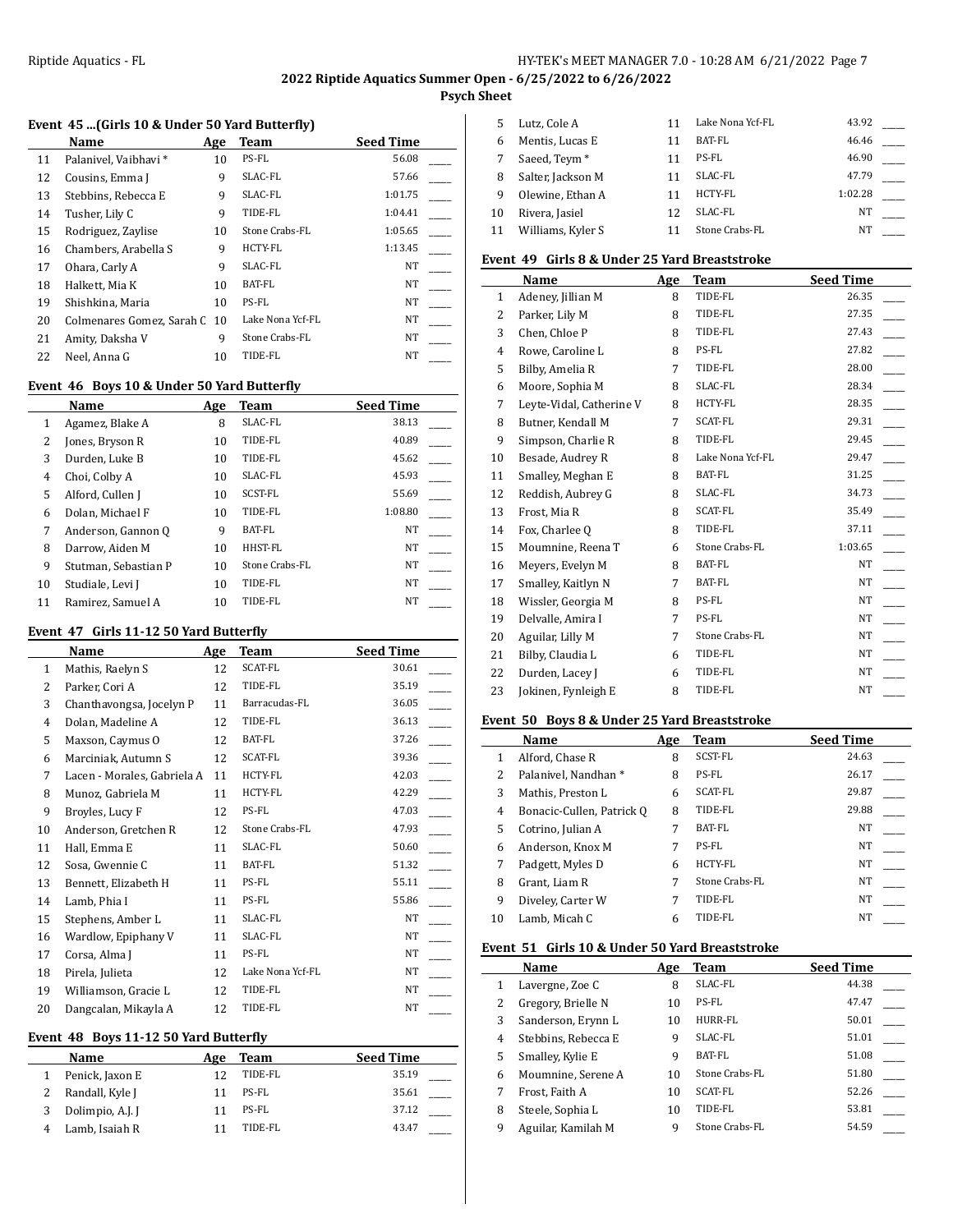# **2022 Riptide Aquatics Summer Open - 6/25/2022 to 6/26/2022**

**Psych Sheet**

# **Event 51 ...(Girls 10 & Under 50 Yard Breaststroke)**

|    | Name                      | Age | Team             | <b>Seed Time</b> |  |
|----|---------------------------|-----|------------------|------------------|--|
| 10 | Salter, Charlotte R       | 9   | SLAC-FL          | 56.17            |  |
| 11 | Palanivel, Vaibhavi *     | 10  | PS-FL            | 58.08            |  |
| 12 | Ohara, Carly A            | 9   | SLAC-FL          | 59.72            |  |
| 13 | Cousins, Emma J           | 9   | SLAC-FL          | 1:02.87          |  |
| 14 | Light, Lily G             | 10  | PS-FL            | 1:04.43          |  |
| 15 | Tusher, Lily C            | 9   | TIDE-FL          | 1:07.52          |  |
| 16 | Chambers, Arabella S      | 9   | <b>HCTY-FL</b>   | 1:09.68          |  |
| 17 | Rodriguez, Zaylise        | 10  | Stone Crabs-FL   | 1:11.24          |  |
| 18 | Brault, Kiley E           | 10  | SCST-FL          | 1:22.47          |  |
| 19 | Halkett, Mia K            | 10  | BAT-FL           | NT               |  |
| 20 | Shishkina, Maria          | 10  | PS-FL            | NT               |  |
| 21 | Pennington, Cordelia B    | 9   | <b>SCAT-FL</b>   | NT               |  |
| 22 | Colmenares Gomez, Sarah C | 10  | Lake Nona Ycf-FL | NT               |  |
| 23 | Amity, Daksha V           | 9   | Stone Crabs-FL   | NT               |  |
| 24 | Neel, Anna G              | 10  | TIDE-FL          | NT               |  |

# **Event 52 Boys 10 & Under 50 Yard Breaststroke**

|    | Name                     | Age | Team           | <b>Seed Time</b> |
|----|--------------------------|-----|----------------|------------------|
| 1  | Mathis, Davin L          | 10  | SCAT-FL        | 35.95            |
| 2  | Jones, Bryson R          | 10  | TIDE-FL        | 47.47            |
| 3  | Alford, Cullen J         | 10  | SCST-FL        | 48.09            |
| 4  | Choi, Colby A            | 10  | SLAC-FL        | 49.92            |
| 5  | Ruyle, James J           | 9   | HCTY-FL        | 54.30            |
| 6  | Griffin, Liam W          | 9   | HHST-FL        | 55.93            |
| 7  | Studiale, Levi J         | 10  | TIDE-FL        | 1:07.25          |
| 8  | Barnette, Tyler J        | 10  | SCAT-FL        | 1:07.83          |
| 9  | Dolan, Michael F         | 10  | TIDE-FL        | 1:17.61          |
| 10 | Anderson, Gannon Q       | 9   | BAT-FL         | NT               |
| 11 | Halkett, Asher D         | 9   | BAT-FL         | NT               |
| 12 | Craig, Leo A             | 9   | HCTY-FL        | NT               |
| 13 | Lacen - Morales, Jorge E | 10  | HCTY-FL        | NT               |
| 14 | Stutman, Sebastian P     | 10  | Stone Crabs-FL | NT               |
| 15 | Ramirez, Samuel A        | 10  | TIDE-FL        | NT               |

#### **Event 53 Girls 11-12 50 Yard Breaststroke**

|                | Name                        | Age | Team           | <b>Seed Time</b> |
|----------------|-----------------------------|-----|----------------|------------------|
| $\mathbf{1}$   | Mathis, Raelyn S            | 12  | <b>SCAT-FL</b> | 35.61            |
| $\overline{2}$ | Dolan, Madeline A           | 12  | TIDE-FL        | 36.60            |
| 3              | Lavergne, Chloe E           | 11  | SLAC-FL        | 37.62            |
| $\overline{4}$ | Parker, Cori A              | 12  | TIDE-FL        | 38.13            |
| 5              | Chanthavongsa, Jocelyn P    | 11  | Barracudas-FL  | 42.13            |
| 6              | Butner, Mackenzie A         | 11  | SCAT-FL        | 42.91            |
| 7              | Ruyle, Callie J             | 12  | HCTY-FL        | 42.91            |
| 8              | Broyles, Lucy F             | 12  | PS-FL          | 44.49            |
| 9              | Maxson, Caymus O            | 12  | BAT-FL         | 45.35            |
| 10             | Lacen - Morales, Gabriela A | 11  | HCTY-FL        | 45.71            |
| 11             | Munoz, Gabriela M           | 11  | <b>HCTY-FL</b> | 48.91            |
| 12             | Anderson, Gretchen R        | 12  | Stone Crabs-FL | 49.44            |
| 13             | Smith, Maggie A             | 12  | BAT-FL         | 50.23            |
| 14             | Marciniak, Autumn S         | 12  | <b>SCAT-FL</b> | 51.13            |
| 15             | Meyers, Abbie M             | 11  | BAT-FL         | 52.19            |
| 16             | Williamson, Gracie L        | 12  | TIDE-FL        | 52.83            |
| 17             | Hall, Emma E                | 11  | SLAC-FL        | 56.23            |
| 18             | Bennett, Elizabeth H        | 11  | PS-FL          | 59.67            |
| 19             | Stephens, Amber L           | 11  | SLAC-FL        | 1:01.92          |
| 20             | Wardlow, Epiphany V         | 11  | SLAC-FL        | 1:08.64          |

| 21 | Berryman, Caryn C    | BAT-FL           | ΝT |  |
|----|----------------------|------------------|----|--|
| 22 | Corsa, Alma J        | PS-FL            | NΤ |  |
| 23 | Pirela, Julieta      | Lake Nona Ycf-FL | NΤ |  |
| 24 | Nystrom, Lincia G    | Lake Nona Ycf-FL | NΤ |  |
| 25 | Dangcalan, Mikayla A | TIDE-FL          | NΤ |  |

# **Event 54 Boys 11-12 50 Yard Breaststroke**

|    | Name                 | Age | Team             | <b>Seed Time</b> |
|----|----------------------|-----|------------------|------------------|
| 1  | Padgett, Wes J       | 12  | <b>HCTY-FL</b>   | 43.55            |
| 2  | Lamb, Isaiah R       | 11  | TIDE-FL          | 44.95            |
| 3  | Rivera, Michael      | 11  | <b>SCAT-FL</b>   | 48.80            |
| 4  | Dolimpio, A.J. J     | 11  | PS-FL            | 49.08            |
| 5  | Olewine, Ethan A     | 11  | HCTY-FL          | 51.04            |
| 6  | Adeney, Tommy G      | 11  | TIDE-FL          | 51.58            |
| 7  | Salter, Jackson M    | 11  | SLAC-FL          | 53.27            |
| 8  | Mentis, Lucas E      | 11  | BAT-FL           | 1:01.77          |
| 9  | Rivera, Jasiel       | 12  | SLAC-FL          | NT               |
| 10 | Pennington, Crusoe F | 12  | <b>SCAT-FL</b>   | NT               |
| 11 | Cheston, Kolbey H    | 12  | <b>HCTY-FL</b>   | <b>NT</b>        |
| 12 | Lutz, Cole A         | 11  | Lake Nona Ycf-FL | <b>NT</b>        |
| 13 | Williams, Kyler S    | 11  | Stone Crabs-FL   | <b>NT</b>        |

## **Event 55 Girls 8 & Under 25 Yard Backstroke**

|    | Name                     | Age | Team           | <b>Seed Time</b> |
|----|--------------------------|-----|----------------|------------------|
| 1  | Filipic, Halle G         | 8   | SCST-FL        | 19.78            |
| 2  | Ittleman, Aria A         | 8   | HCTY-FL        | 22.98            |
| 3  | Reddish, Aubrey G        | 8   | SLAC-FL        | 23.13            |
| 4  | Moore, Sophia M          | 8   | SLAC-FL        | 24.97            |
| 5  | Chen, Chloe P            | 8   | TIDE-FL        | 25.93            |
| 6  | Rowe, Caroline L         | 8   | PS-FL          | 26.58            |
| 7  | Fox, Charlee Q           | 8   | TIDE-FL        | 27.08            |
| 8  | Smalley, Kaitlyn N       | 7   | <b>BAT-FL</b>  | 27.64            |
| 9  | Parker, Lily M           | 8   | TIDE-FL        | 28.77            |
| 10 | Butner, Kendall M        | 7   | <b>SCAT-FL</b> | 28.96            |
| 11 | Simpson, Charlie R       | 8   | TIDE-FL        | 29.02            |
| 12 | Leyte-Vidal, Catherine V | 8   | HCTY-FL        | 30.44            |
| 13 | Bilby, Amelia R          | 7   | TIDE-FL        | 30.87            |
| 14 | Delvalle, Amira I        | 7   | PS-FL          | 32.22            |
| 15 | Carrosso, Savannah D     | 6   | PS-FL          | 38.02            |
| 16 | Aguilar, Lilly M         | 7   | Stone Crabs-FL | 42.50            |
| 17 | Mathis, Bb B             | 4   | <b>SCAT-FL</b> | 43.35            |
| 18 | Moumnine, Reena T        | 6   | Stone Crabs-FL | 44.47            |
| 19 | Bilby, Claudia L         | 6   | TIDE-FL        | 50.68            |
| 20 | Durden, Lacey J          | 6   | TIDE-FL        | NT               |
| 21 | Jokinen, Fynleigh E      | 8   | TIDE-FL        | <b>NT</b>        |

## **Event 56 Boys 8 & Under 25 Yard Backstroke**

|    | Name                      | Age | Team           | <b>Seed Time</b> |
|----|---------------------------|-----|----------------|------------------|
| 1  | Agamez, Blake A           | 8   | SLAC-FL        | 18.67            |
| 2  | Palanivel, Nandhan *      | 8   | PS-FL          | 21.44            |
| 3  | Alford, Chase R           | 8   | SCST-FL        | 21.46            |
| 4  | Bonacic-Cullen, Patrick Q | 8   | TIDE-FL        | 27.77            |
| 5  | Lamb, Micah C             | 6   | TIDE-FL        | 36.59            |
| 6  | Padgett, Myles D          | 6   | <b>HCTY-FL</b> | 37.04            |
| 7  | Chambers, Mason J         | 6   | <b>HCTY-FL</b> | 46.12            |
| 8  | Cotrino, Julian A         | 7   | BAT-FL         | 47.37            |
| 9  | Flippo, Jase M            | 8   | <b>SCAT-FL</b> | <b>NT</b>        |
| 10 | Medina, Abram J           | 6   | <b>HCTY-FL</b> | NT               |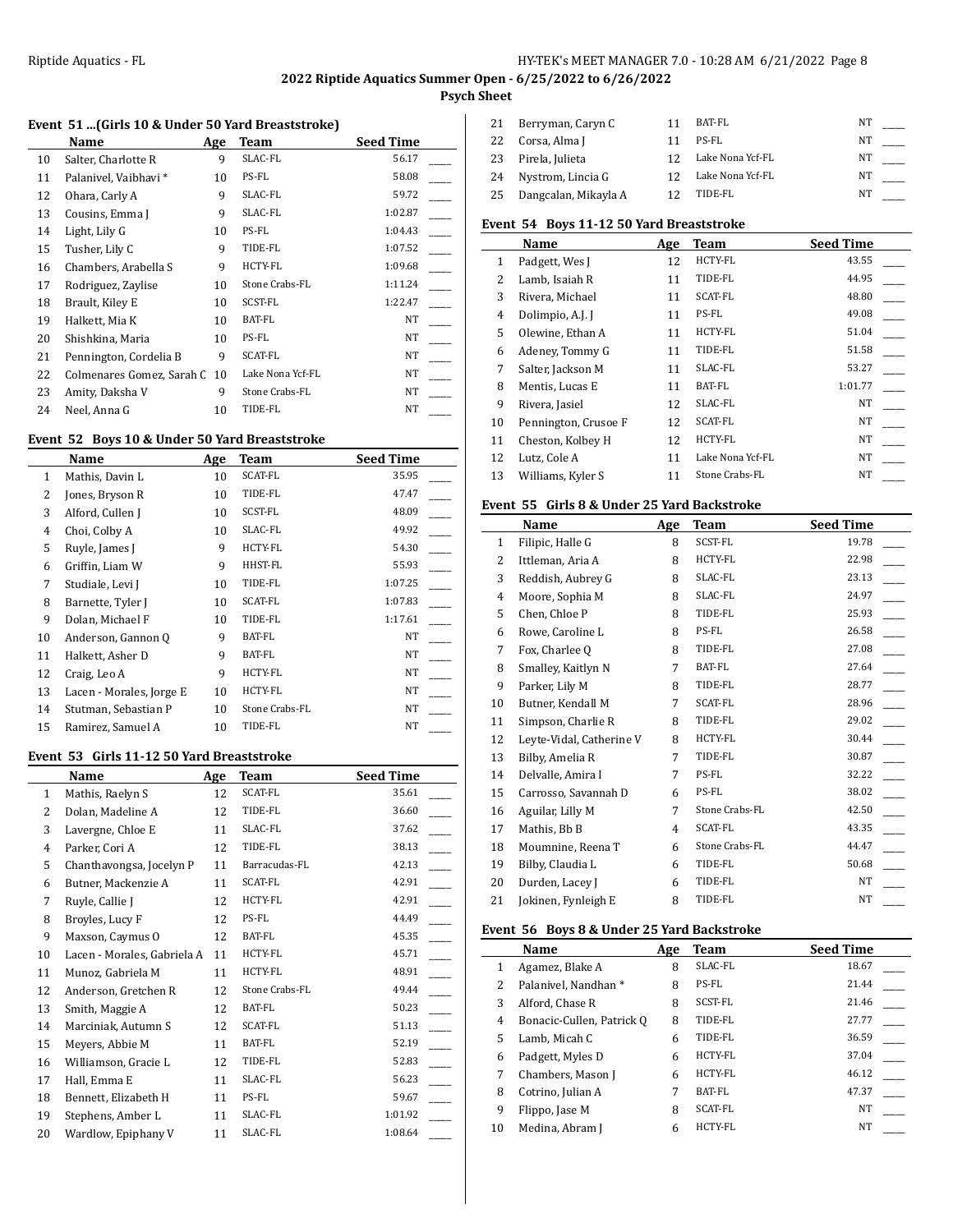# **2022 Riptide Aquatics Summer Open - 6/25/2022 to 6/26/2022**

# **Psych Sheet**

| Event 56  (Boys 8 & Under 25 Yard Backstroke) |                                               |     |                |                  |  |
|-----------------------------------------------|-----------------------------------------------|-----|----------------|------------------|--|
|                                               | Name                                          | Age | <b>Team</b>    | <b>Seed Time</b> |  |
| 11                                            | Grant, Liam R                                 | 7   | Stone Crabs-FL | NT               |  |
|                                               | Event 57 Girls 10 & Under 100 Yard Backstroke |     |                |                  |  |
|                                               | Name                                          | Age | <b>Team</b>    | <b>Seed Time</b> |  |
| 1                                             | Lavergne, Zoe C                               | 8   | SLAC-FL        | 1:33.14          |  |
| 2                                             | Padgett, Lucy B                               | 10  | HCTY-FL        | 1:33.16          |  |
| 3                                             | Salter, Charlotte R                           | 9   | SLAC-FL        | 1:41.98          |  |
| 4                                             | Shishkina, Maria                              | 10  | PS-FL          | 1:44.20          |  |
| 5                                             | Cousins, Emma J                               | 9   | SLAC-FL        | 1:45.99          |  |
| 6                                             | Stebbins, Rebecca E                           | 9   | SLAC-FL        | 1:46.44          |  |
| 7                                             | Smalley, Kylie E                              | 9   | <b>BAT-FL</b>  | 1:47.37          |  |
| 8                                             | Moumnine, Serene A                            | 10  | Stone Crabs-FL | 1:55.83          |  |
| 9                                             | Ohara, Carly A                                | 9   | SLAC-FL        | 1:58.99          |  |
| 10                                            | Rodriguez, Zaylise                            | 10  | Stone Crabs-FL | 2:07.21          |  |
| 11                                            | Aguilar, Kamilah M                            | 9   | Stone Crabs-FL | 2:10.24          |  |
| 12                                            | Tusher, Lily C                                | 9   | TIDE-FL        | 2:14.10          |  |
| 13                                            | Palanivel, Vaibhavi *                         | 10  | PS-FL          | 2:16.96          |  |
| 14                                            | Brault, Kiley E                               | 10  | SCST-FL        | NT               |  |
| 15                                            | Frost, Faith A                                | 10  | SCAT-FL        | <b>NT</b>        |  |
| 16                                            | Amity, Daksha V                               | 9   | Stone Crabs-FL | NT               |  |
| 17                                            | Steele, Sophia L                              | 10  | TIDE-FL        | NT               |  |
| 18                                            | Neel, Anna G                                  | 10  | TIDE-FL        | NT               |  |

# **Event 58 Boys 10 & Under 100 Yard Backstroke**

|              | Name                 | Age | Team           | <b>Seed Time</b> |
|--------------|----------------------|-----|----------------|------------------|
| $\mathbf{1}$ | Mathis, Davin L      | 10  | SCAT-FL        | 1:11.75          |
| 2            | Jones, Bryson R      | 10  | TIDE-FL        | 1:30.32          |
| 3            | Choi, Colby A        | 10  | SLAC-FL        | 1:31.25          |
| 4            | Durden, Luke B       | 10  | TIDE-FL        | 1:37.90          |
| 5            | Alford, Cullen J     | 10  | SCST-FL        | 1:40.65          |
| 6            | Ruyle, James J       | 9   | <b>HCTY-FL</b> | 1:44.88          |
| 7            | Anderson, Finn F     | 9   | PS-FL          | 2:07.84          |
| 8            | Lamb, Eli R          | 10  | PS-FL          | 2:31.15          |
| 9            | Ramirez, Samuel A    | 10  | TIDE-FL        | 2:40.75          |
| 10           | Perez, Ashton J      | 9   | HCTY-FL        | NT               |
| 11           | Craig, Leo A         | 9   | HCTY-FL        | NT               |
| 12           | Darrow, Aiden M      | 10  | HHST-FL        | NT               |
| 13           | Griffin, Liam W      | 9   | HHST-FL        | NT               |
| 14           | Stutman, Sebastian P | 10  | Stone Crabs-FL | NT               |

#### **Event 59 Girls 11-12 100 Yard Backstroke**

|    | Name                     | Age | <b>Team</b>    | <b>Seed Time</b> |
|----|--------------------------|-----|----------------|------------------|
| 1  | Lavergne, Chloe E        | 11  | SLAC-FL        | 1:16.79          |
| 2  | Mathis, Raelyn S         | 12  | SCAT-FL        | 1:20.40          |
| 3  | Maxson, Caymus O         | 12  | BAT-FL         | 1:24.60          |
| 4  | Ruyle, Callie J          | 12  | HCTY-FL        | 1:27.59          |
| 5  | Chanthavongsa, Jocelyn P | 11  | Barracudas-FL  | 1:32.74          |
| 6  | Broyles, Lucy F          | 12  | PS-FL          | 1:35.02          |
| 7  | Anderson, Gretchen R     | 12  | Stone Crabs-FL | 1:43.02          |
| 8  | Winstead, Lyla E         | 11  | TIDE-FL        | 1:48.43          |
| 9  | Stephens, Amber L        | 11  | SLAC-FL        | 1:56.64          |
| 10 | Wardlow, Epiphany V      | 11  | SLAC-FL        | 2:02.41          |
| 11 | Lamb, Phia I             | 11  | PS-FL          | 2:04.36          |
| 12 | Hall, Emma E             | 11  | SLAC-FL        | 2:10.91          |
| 13 | Meyers, Abbie M          | 11  | BAT-FL         | NT               |
| 14 | Berryman, Caryn C        | 11  | <b>BAT-FL</b>  | NT               |

| 15 | Marciniak, Autumn S      | 12 | SCAT-FL          | NΤ |  |
|----|--------------------------|----|------------------|----|--|
| 16 | Muniz-Montoya, Zarraelis | 11 | SCAT-FL          | NΤ |  |
| 17 | Nystrom, Lincia G        |    | Lake Nona Ycf-FL | NΤ |  |
| 18 | Williamson, Gracie L     | 12 | TIDE-FL          | NT |  |
| 19 | Dangcalan, Mikayla A     | 12 | TIDE-FL          | NΤ |  |

## **Event 60 Boys 11-12 100 Yard Backstroke**

|    | <b>Name</b>              | Age | Team           | <b>Seed Time</b> |
|----|--------------------------|-----|----------------|------------------|
| 1  | Randall, Kyle J          | 11  | PS-FL          | 1:12.85          |
| 2  | Penick, Jaxon E          | 12  | TIDE-FL        | 1:17.93          |
| 3  | Dolimpio, A.J. J         | 11  | PS-FL          | 1:26.34          |
| 4  | Padgett, Wes J           | 12  | HCTY-FL        | 1:27.70          |
| 5  | Saeed, Teym <sup>*</sup> | 11  | PS-FL          | 1:29.69          |
| 6  | Salter, Jackson M        | 11  | SLAC-FL        | 1:42.63          |
| 7  | Adeney, Tommy G          | 11  | TIDE-FL        | 1:42.75          |
| 8  | Williams, Kyler S        | 11  | Stone Crabs-FL | 1:56.83          |
| 9  | Rivera, Jasiel           | 12  | SLAC-FL        | NT               |
| 10 | Mentis, Lucas E          | 11  | BAT-FL         | NT               |

#### **Event 61 Girls 8 & Under 100 Yard IM**

|   | Name               | Age | Team             | <b>Seed Time</b> |
|---|--------------------|-----|------------------|------------------|
| 1 | Filipic, Halle G   | 8   | <b>SCST-FL</b>   | 1:33.23          |
| 2 | Adeney, Jillian M  | 8   | TIDE-FL          | 1:48.41          |
| 3 | Smalley, Meghan E  | 8   | BAT-FL           | 2:11.01          |
| 4 | Chen, Chloe P      | 8   | TIDE-FL          | 2:19.32          |
| 5 | Wissler, Georgia M | 8   | PS-FL            | NT               |
| 6 | Frost, Mia R       | 8   | <b>SCAT-FL</b>   | NT               |
| 7 | Besade, Audrey R   | 8   | Lake Nona Ycf-FL | NT               |
| 8 | Fox, Charlee Q     | 8   | TIDE-FL          | NT               |
|   |                    |     |                  |                  |

## **Event 62 Boys 8 & Under 100 Yard IM**

|   | Name                      | Age | Team    | <b>Seed Time</b> |
|---|---------------------------|-----|---------|------------------|
|   | Alford, Chase R           |     | SCST-FL | 1:37.98          |
|   | Agamez, Blake A           |     | SLAC-FL | 1:41.27          |
| 3 | Palanivel, Nandhan *      | 8   | PS-FL   | 1:51.02          |
| 4 | Bonacic-Cullen, Patrick Q | 8   | TIDE-FL | 1:56.88          |
|   | Diveley, Carter W         |     | TIDE-FL | 2:28.05          |
|   | Mathis, Preston L         |     | SCAT-FL | NΤ               |

### **Event 63 Girls 10 & Under 200 Yard IM**

| Name               | Age | Team    | <b>Seed Time</b> |  |
|--------------------|-----|---------|------------------|--|
| 1 Padgett, Lucy B  |     | HCTY-FL | 3:26.04          |  |
| 2 Smalley, Kylie E |     | BAT-FL  | NΤ               |  |
| 3 Grady, Emma A    |     | SCST-FL | NT               |  |

#### **Event 64 Boys 10 & Under 200 Yard IM**

| Name            | Age | Team    | <b>Seed Time</b> |  |
|-----------------|-----|---------|------------------|--|
| Mathis, Davin L |     | SCAT-FL | 2:45.27          |  |
| Durden, Luke B  |     | TIDE-FL | 3:34.87          |  |

## **Event 65 Girls 11-12 200 Yard IM**

|   | Name                 | Age | Team           | <b>Seed Time</b> |
|---|----------------------|-----|----------------|------------------|
|   | Lavergne, Chloe E    | 11  | SLAC-FL        | 2:41.25          |
|   | Dolan, Madeline A    | 12  | TIDE-FL        | 2:47.38          |
|   | Ruyle, Callie J      | 12  | HCTY-FL        | 3:08.51          |
| 4 | Munoz, Gabriela M    | 11  | <b>HCTY-FL</b> | 3:20.12          |
|   | Parker, Cori A       | 12  | TIDE-FL        | 3:35.10          |
| 6 | Bennett, Elizabeth H | 11  | PS-FL          | <b>NT</b>        |
|   | Lindsey, Lauren T    | 12  | HCTY-FL        | <b>NT</b>        |
|   |                      |     |                |                  |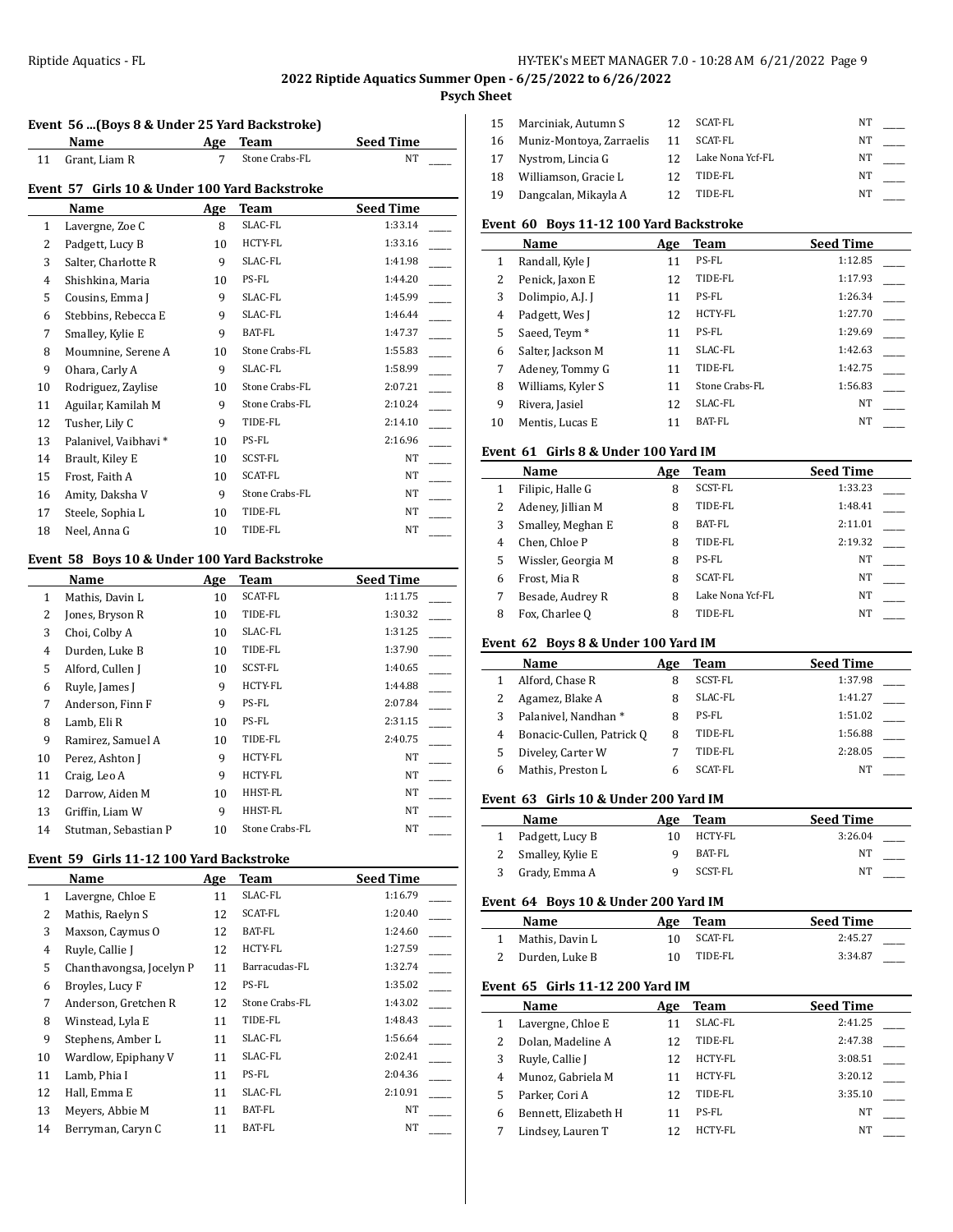**Psych Sheet**

|                | Event 66 Boys 11-12 200 Yard IM            |          |                           |                    |  |
|----------------|--------------------------------------------|----------|---------------------------|--------------------|--|
|                | Name                                       | Age      | Team                      | <b>Seed Time</b>   |  |
| 1              | Randall, Kyle J                            | 11       | PS-FL                     | 2:50.25            |  |
| 2              | Padgett, Wes J                             | 12       | HCTY-FL                   | 2:55.35            |  |
| 3              | Penick, Jaxon E                            | 12       | TIDE-FL                   | 2:59.00            |  |
| 4              | Saeed, Teym <sup>*</sup>                   | 11       | PS-FL                     | 3:28.47            |  |
| 5              | Olewine, Ethan A                           | 11       | HCTY-FL                   | NT                 |  |
| 6              | Lamb, Isaiah R                             | 11       | TIDE-FL                   | NT                 |  |
|                | Event 67 Girls 13-14 200 Yard Medley Relay |          |                           |                    |  |
|                | <b>Team</b>                                |          | Relay                     | <b>Seed Time</b>   |  |
| 1              | PS-FL                                      |          | A                         | 2:55.76            |  |
|                | Event 68 Boys 13-14 200 Yard Medley Relay  |          |                           |                    |  |
|                | Team                                       |          | Relay                     | <b>Seed Time</b>   |  |
| 1              | Stone Crabs-FL                             |          | A                         | 2:06.54            |  |
|                | Event 69 Girls 200 Yard Medley Relay       |          |                           |                    |  |
|                | Team                                       |          | Relay                     | <b>Seed Time</b>   |  |
| 1              | PS-FL                                      |          | A                         | 2:11.04            |  |
| 2              | SCST-FL                                    |          | A                         | 2:35.07            |  |
| 3              | <b>HCTY-FL</b>                             |          | A                         | 3:16.60            |  |
| $\overline{4}$ | Barracudas-FL                              |          | A                         | NT                 |  |
| 5              | TIDE-FL                                    |          | A                         | NT                 |  |
| 6              | TIDE-FL                                    |          | B                         | NT                 |  |
| 7              | TIDE-FL                                    |          | C                         | NT                 |  |
| 8              | TIDE-FL                                    |          | D                         | NT                 |  |
|                | Event 70 Boys 200 Yard Medley Relay        |          |                           |                    |  |
|                | Team                                       |          | Relay                     | <b>Seed Time</b>   |  |
| $\mathbf{1}$   | <b>HCTY-FL</b>                             |          | A                         | 2:07.65            |  |
| 2              | Stone Crabs-FL                             |          | A                         | 2:12.00            |  |
| 3              | SCST-FL                                    |          | A                         | 2:14.94            |  |
| 4              | PS-FL                                      |          | A                         | NT                 |  |
| 5              | Barracudas-FL                              |          | A                         | NT                 |  |
| 6              | Barracudas-FL                              |          | B                         | NT                 |  |
| 7              | TIDE-FL                                    |          | A                         | NT                 |  |
|                |                                            |          |                           |                    |  |
|                | Event 71 Girls 13-14 200 Yard Freestyle    |          | Team                      | Seed Time          |  |
|                | Name                                       | Age      | TIDE-FL                   | 2:04.84            |  |
| 1<br>2         | Calva, Vanessa N<br>Creel, Jamie G         | 14<br>14 | HHST-FL                   | 2:09.46            |  |
| 3              | Zimmerer, Ava N                            | 13       | PS-FL                     | 2:22.85            |  |
| 4              | Seoane, Taylor A                           |          | Barracudas-FL             | 2:33.99            |  |
|                |                                            | 13       | TIDE-FL                   | 2:34.97            |  |
| 5              | Easters, Ariana M                          | 13       |                           |                    |  |
| 6              | Vicencio, Eliana A                         | 14       | Barracudas-FL             | 3:02.81            |  |
| 7              | McFarland, Gwen M                          | 13       | Barracudas-FL             | 3:07.38            |  |
| 8<br>9         | Brault, Madison S<br>McVey, Joselynn J     | 14<br>14 | SCST-FL<br>Stone Crabs-FL | NΤ<br>ΝT           |  |
|                |                                            |          |                           |                    |  |
|                | Event 72 Boys 13-14 200 Yard Freestyle     |          |                           |                    |  |
|                | Name                                       | Age      | Team                      | <b>Seed Time</b>   |  |
| 1              | Villanueva, Hezee Q                        | 14       | HCTY-FL                   | 2:11.47            |  |
| $\overline{c}$ | Dang, Tin N                                | 13       | Barracudas-FL             | 2:12.45            |  |
| 3              | Cismowski, Aiden W                         | 13       | PS-FL                     | 2:17.68<br>2:36.67 |  |
| 4              | Darrow, Connor S                           | 13       | HHST-FL                   |                    |  |

 Fogarty, Gabe Q 14 SCST-FL 2:39.75 \_\_\_\_\_ 6 Respess, Cade H 13 TIDE-FL 2:45.66 7 Park, Caden Y 13 Stone Crabs-FL 2:54.41

|    | Barnes, Connor L   | 13 | BAT-FL           | NΤ |  |
|----|--------------------|----|------------------|----|--|
|    | Mever, Caden M     | 13 | Lake Nona Ycf-FL | NT |  |
| 10 | Pena, Julio E      | 14 | Lake Nona Ycf-FL | NT |  |
| 11 | Nelcoski, Robert F | 14 | Stone Crabs-FL   | NΤ |  |

# **Event 73 Girls 100 Yard Freestyle**

|                | Name                      | Age | <b>Team</b>   | <b>Seed Time</b> |
|----------------|---------------------------|-----|---------------|------------------|
| 1              | Hengesbach, Marissa K     | 15  | PS-FL         | 54.47            |
| 2              | Rosenkranz, Bobbie A      | 17  | TIDE-FL       | 54.89            |
| 3              | Ewald, Amber*             | 18  | TBAC-FL       | 55.69            |
| $\overline{4}$ | Chang, Katie H            | 17  | TIDE-FL       | 58.30            |
| 5              | Shuff, Kayla J            | 15  | TIDE-FL       | 58.36            |
| 6              | Miller, Maya S            | 16  | PS-FL         | 59.53            |
| 7              | Brown, Gillian W          | 17  | TIDE-FL       | 1:00.58          |
| 8              | Nichols, Aubrie R         | 15  | PS-FL         | 1:00.72          |
| 9              | Burga, Amelia V           | 15  | TIDE-FL       | 1:00.90          |
| 10             | Hamilton, Simone R        | 18  | SCST-FL       | 1:03.13          |
| 11             | LeVasseur, Charlotte R    | 16  | TIDE-FL       | 1:03.20          |
| 12             | Dickey, Morgan M          | 17  | HSA-FL        | 1:03.85          |
| 13             | Peterson, Delaney A       | 15  | TIDE-FL       | 1:04.16          |
| 14             | Ledezma, Sarah R          | 13  | TIDE-FL       | 1:04.94          |
| 15             | Lee, Milani M             | 15  | TIDE-FL       | 1:04.98          |
| 16             | Zimmerer, Ava N           | 13  | PS-FL         | 1:05.06          |
| 17             | Andrews, Hannah E         | 15  | HHST-FL       | 1:05.34          |
| 18             | Ledezma, Sofia M          | 15  | TIDE-FL       | 1:12.27          |
| 19             | Caraballo-Santos, Nahir T | 19  | HCTY-FL       | 1:13.21          |
| 20             | Lamb, Selah L             | 15  | TIDE-FL       | 1:15.07          |
| 21             | Dreyer, Ashlyn F          | 16  | TIDE-FL       | 1:20.63          |
| 22             | Kashta, Sophia A          | 11  | PS-FL         | 1:23.84          |
| 23             | Leyte-Vidal, Abigail C    | 14  | HCTY-FL       | 1:24.45          |
| 24             | Brown, Peyton D           | 15  | HCTY-FL       | 1:30.21          |
| 25             | Loomis, Page D            | 13  | PS-FL         | 1:34.35          |
| 26             | Brault, Kiley E           | 10  | SCST-FL       | 2:43.43          |
| 27             | Halkett, Lexi E           | 13  | BAT-FL        | NT               |
| 28             | Grice, Haley S            | 17  | HSA-FL        | NT               |
| 29             | Regan, Karleigh A         | 13  | Barracudas-FL | <b>NT</b>        |

# **Event 74 Boys 100 Yard Freestyle**

|              | Name                  | Age | Team           | <b>Seed Time</b> |
|--------------|-----------------------|-----|----------------|------------------|
| $\mathbf{1}$ | Jenkins, Drew B       | 17  | SCST-FL        | 49.78            |
| 2            | Dam, Brayden J        | 17  | TIDE-FL        | 49.93            |
| 3            | Stacey, Sebastian W   | 17  | Barracudas-FL  | 50.33            |
| 4            | Keysor, Nolan J       | 18  | Stone Crabs-FL | 50.47            |
| 5            | Morgan, Glynn R       | 19  | PS-FL          | 53.00            |
| 6            | Pontrelli II, Danny C | 16  | SCST-FL        | 54.57            |
| 7            | Reschke, Andrew A     | 18  | HSA-FL         | 55.09            |
| 8            | Obermiller, Noah C    | 16  | HCTY-FL        | 56.11            |
| 9            | Huntley Jr, Benson T  | 16  | TIDE-FL        | 56.56            |
| 10           | Barben, Will S        | 16  | HHST-FL        | 56.76            |
| 11           | Holland, Alex T       | 17  | Barracudas-FL  | 57.17            |
| 12           | Christ, Eli J         | 14  | SCAT-FL        | 58.03            |
| 13           | Larkin, Kai J         | 15  | SLAC-FL        | 58.10            |
| 14           | Dickey, Braddock V    | 15  | HSA-FL         | 58.18            |
| 15           | Burrell, Lucas        | 16  | Barracudas-FL  | 58.45            |
| 16           | Lieu, Lyndon S        | 14  | Stone Crabs-FL | 58.92            |
| 17           | Lundy, Wyatt A        | 17  | HHST-FL        | 1:00.64          |
| 18           | Suarez-Whitt, Rick A  | 20  | Barracudas-FL  | 1:01.17          |
| 19           | Sido, Erhik E         | 15  | TIDE-FL        | 1:02.60          |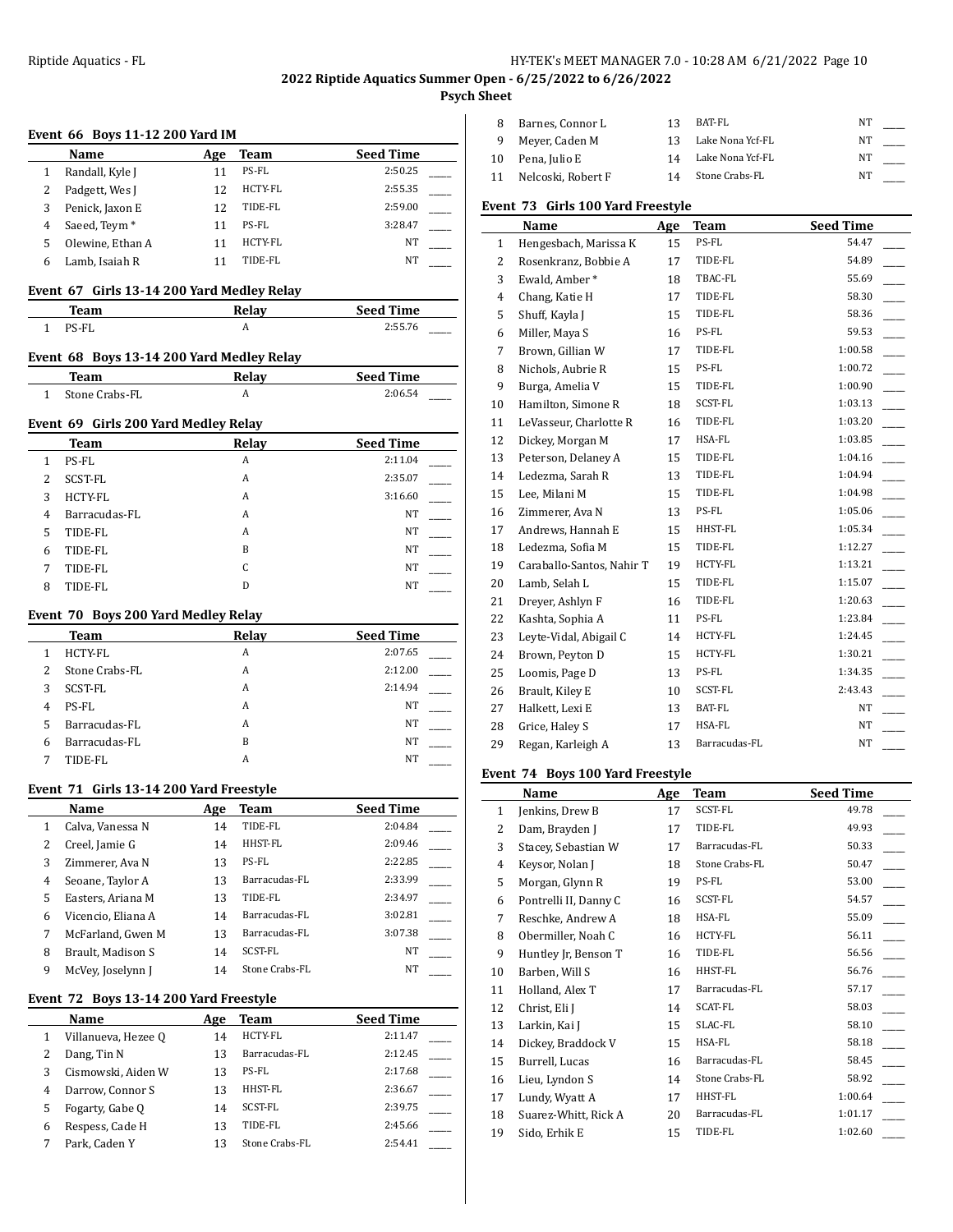**2022 Riptide Aquatics Summer Open - 6/25/2022 to 6/26/2022**

**Psych Sheet**

l,

# **Event 74 ...(Boys 100 Yard Freestyle)**

|    | Name                | Age | <b>Team</b>    | <b>Seed Time</b> |
|----|---------------------|-----|----------------|------------------|
| 20 | Munoz, Oscar S      | 13  | HCTY-FL        | 1:02.66          |
| 21 | Hallack, Hayes L    | 15  | HCTY-FL        | 1:03.63          |
| 22 | Lee, Nico V         | 13  | TIDE-FL        | 1:04.28          |
| 23 | Beasley, Wil R      | 17  | PS-FL          | 1:04.99          |
| 24 | Loomis, jj J        | 17  | PS-FL          | 1:05.85          |
| 25 | Rivera Jr, Robert   | 18  | SCAT-FL        | 1:07.50          |
| 26 | Maloney, Aidan W    | 15  | TIDE-FL        | 1:08.88          |
| 27 | Kelly, Jackson D    | 13  | SLAC-FL        | 1:13.33          |
| 28 | Shaffer, Jake M     | 14  | PS-FL          | 1:14.90          |
| 29 | Kelczewski, Caden F | 16  | SCST-FL        | 1:18.10          |
| 30 | Tello, Kevin L      | 16  | Barracudas-FL  | 1:26.00          |
| 31 | Lansrud, Logan G    | 13  | SLAC-FL        | 1:50.99          |
| 32 | Shanks, Isaiah K    | 13  | SLAC-FL        | 1:58.71          |
| 33 | Martinez, Alijah D  | 18  | HCTY-FL        | NT               |
| 34 | Fulco, Bradyn F     | 16  | Barracudas-FL  | NT               |
| 35 | McVey, Jeremiah C   | 10  | Stone Crabs-FL | NT               |
| 36 | Nielsen, MaximiliNO | 15  | Stone Crabs-FL | NT               |

#### **Event 75 Girls 13-14 100 Yard Butterfly**

 $\overline{a}$ 

|   | Name              | Age | Team    | <b>Seed Time</b> |
|---|-------------------|-----|---------|------------------|
|   | Gibson, Morgan L  | 14  | SCST-FL | 1:06.01          |
|   | Palmer, Bryce A   | 13  | TIDE-FL | 1:12.46          |
| 3 | Henck, Melody P   | 14  | SLAC-FL | 1:20.65          |
| 4 | Easters, Ariana M | 13  | TIDE-FL | 1:25.39          |
|   | Ledezma, Sarah R  | 13  | TIDE-FL | 1:25.85          |
| 6 | Randall, Saige N  | 13  | PS-FL   | 1:28.90          |
|   | Greaux, Morgan R  | 14  | PS-FL   | 2:05.26          |

#### **Event 76 Boys 13-14 100 Yard Butterfly**

|   | Name               | Age | <b>Team</b>      | <b>Seed Time</b> |
|---|--------------------|-----|------------------|------------------|
| 1 | Dang, Tin N        | 13  | Barracudas-FL    | 1:07.02          |
| 2 | Munoz, Oscar S     | 13  | <b>HCTY-FL</b>   | 1:12.72          |
| 3 | Cismowski, Aiden W | 13  | PS-FL            | 1:29.83          |
| 4 | Garr, Michael E    | 14  | TIDE-FL          | 1:32.43          |
| 5 | Respess, Cade H    | 13  | TIDE-FL          | 1:37.64          |
| 6 | Fogarty, Gabe Q    | 14  | SCST-FL          | 1:38.35          |
| 7 | Mentis, Andreas P  | 13  | BAT-FL           | 1:55.66          |
| 8 | Darrow, Connor S   | 13  | HHST-FL          | NT               |
| 9 | Pena, Julio E      | 14  | Lake Nona Ycf-FL | NT               |

### **Event 77 Girls 200 Yard Butterfly**

| Name                | Aøe | Team    | <b>Seed Time</b> |
|---------------------|-----|---------|------------------|
| Bogdanova, Lutnya U |     | "IDE-FL | 2:08.57          |

### **Event 79 Girls 13-14 200 Yard Breaststroke**

|   | Name              | Age | Team           | <b>Seed Time</b> |
|---|-------------------|-----|----------------|------------------|
| 1 | Calva, Vanessa N  | 14  | TIDE-FL        | 2:37.93          |
| 2 | Palmer, Bryce A   | 13  | TIDE-FL        | 2:44.34          |
| 3 | Gibson, Morgan L  | 14  | SCST-FL        | 2:45.71          |
| 4 | Creel, Jamie G    | 14  | HHST-FL        | 2:51.37          |
| 5 | Henck, Melody P   | 14  | SLAC-FL        | 3:21.36          |
| 6 | Bernath, Sarah E  | 14  | HCTY-FL        | 3:32.89          |
| 7 | McFarland, Gwen M | 13  | Barracudas-FL  | 3:48.98          |
| 8 | Barnes, Cassie M  | 13  | BAT-FL         | 4:21.06          |
| 9 | Brault, Madison S | 14  | <b>SCST-FL</b> | NT               |

### **Event 80 Boys 13-14 200 Yard Breaststroke**

|   | Name               | Age | Team           | <b>Seed Time</b> |  |
|---|--------------------|-----|----------------|------------------|--|
|   | 1 Lieu, Lyndon S   | 14  | Stone Crabs-FL | 2:44.44          |  |
|   | Lee, Nico V        | 13  | TIDE-FL        | 3:06.55          |  |
| 3 | Nelcoski, Robert F | 14  | Stone Crabs-FL | 4:30.46          |  |
|   | 4 Park, Caden Y    |     | Stone Crabs-FL | NΤ               |  |
|   |                    |     |                |                  |  |

### **Event 81 Girls 100 Yard Breaststroke**

|              | Name                      | Age | Team           | <b>Seed Time</b> |
|--------------|---------------------------|-----|----------------|------------------|
| $\mathbf{1}$ | Bogdanova, Lutnya U       | 17  | TIDE-FL        | 1:07.79          |
| 2            | Hengesbach, Marissa K     | 15  | PS-FL          | 1:10.53          |
| 3            | Andrews, Hannah E         | 15  | HHST-FL        | 1:17.35          |
| 4            | Miller, Maya S            | 16  | PS-FL          | 1:18.67          |
| 5            | Brown, Gillian W          | 17  | TIDE-FL        | 1:19.71          |
| 6            | Lee, Milani M             | 15  | TIDE-FL        | 1:27.70          |
| 7            | Caraballo-Santos, Nahir T | 19  | <b>HCTY-FL</b> | 1:29.30          |
| 8            | Hamilton, Simone R        | 18  | SCST-FL        | 1:29.72          |
| 9            | Randall, Saige N          | 13  | PS-FL          | 1:36.80          |
| 10           | Peterson, Delaney A       | 15  | TIDE-FL        | 1:38.38          |
| 11           | Gray, Raelyn E            | 13  | TIDE-FL        | 1:39.09          |
| 12           | Lamb, Selah L             | 15  | TIDE-FL        | 1:40.88          |
| 13           | Kashta, Sophia A          | 11  | PS-FL          | 1:47.08          |
| 14           | Drever, Ashlyn F          | 16  | TIDE-FL        | 2:07.37          |
| 15           | Grice, Haley S            | 17  | HSA-FL         | <b>NT</b>        |

### **Event 82 Boys 100 Yard Breaststroke**

|              | Name                  | Age | Team             | <b>Seed Time</b> |
|--------------|-----------------------|-----|------------------|------------------|
| $\mathbf{1}$ | Dam, Brayden J        | 17  | TIDE-FL          | 58.56            |
| 2            | Jenkins, Drew B       | 17  | SCST-FL          | 1:02.79          |
| 3            | Keysor, Nolan J       | 18  | Stone Crabs-FL   | 1:04.74          |
| 4            | Larkin, Kai J         | 15  | SLAC-FL          | 1:10.50          |
| 5            | Pontrelli II, Danny C | 16  | SCST-FL          | 1:12.08          |
| 6            | Suarez-Whitt, Rick A  | 20  | Barracudas-FL    | 1:13.24          |
| 7            | Stacey, Sebastian W   | 17  | Barracudas-FL    | 1:15.33          |
| 8            | Morgan, Glynn R       | 19  | PS-FL            | 1:15.34          |
| 9            | Reschke, Andrew A     | 18  | HSA-FL           | 1:15.79          |
| 10           | Villanueva, Hezee O   | 14  | HCTY-FL          | 1:17.73          |
| 11           | Kercher, Nic V        | 16  | Barracudas-FL    | 1:18.14          |
| 12           | Christ, Eli J         | 14  | SCAT-FL          | 1:24.48          |
| 13           | Hallack, Hayes L      | 15  | HCTY-FL          | 1:25.13          |
| 14           | Maloney, Aidan W      | 15  | TIDE-FL          | 1:25.38          |
| 15           | Loomis, ji J          | 17  | PS-FL            | 1:33.68          |
| 16           | Kelczewski, Caden F   | 16  | SCST-FL          | 1:34.43          |
| 17           | Rivera Jr, Robert     | 18  | SCAT-FL          | 1:42.69          |
| 18           | Barnes, Connor L      | 13  | BAT-FL           | 1:58.17          |
| 19           | Shaffer, Jake M       | 14  | PS-FL            | <b>NT</b>        |
| 20           | Martinez, Alijah D    | 18  | HCTY-FL          | NT               |
| 21           | Burrell, Lucas        | 16  | Barracudas-FL    | NT               |
| 22           | Barben, Will S        | 16  | HHST-FL          | NT               |
| 23           | Pena, Julio E         | 14  | Lake Nona Ycf-FL | NT               |
| 24           | McVey, Jeremiah C     | 10  | Stone Crabs-FL   | NT               |
| 25           | Nielsen, MaximiliNO   | 15  | Stone Crabs-FL   | NT               |

#### **Event 83 Girls 13-14 100 Yard Backstroke**

| <b>Name</b>       | Age | <b>Team</b> | <b>Seed Time</b> |
|-------------------|-----|-------------|------------------|
| 1 Creel, Jamie G  | 14  | HHST-FL     | 1:09.01          |
| 2 Henck, Melody P | 14  | SLAC-FL     | 1:17.58          |
| Ledezma, Sarah R  | 13  | TIDE-FL     | 1:19.62          |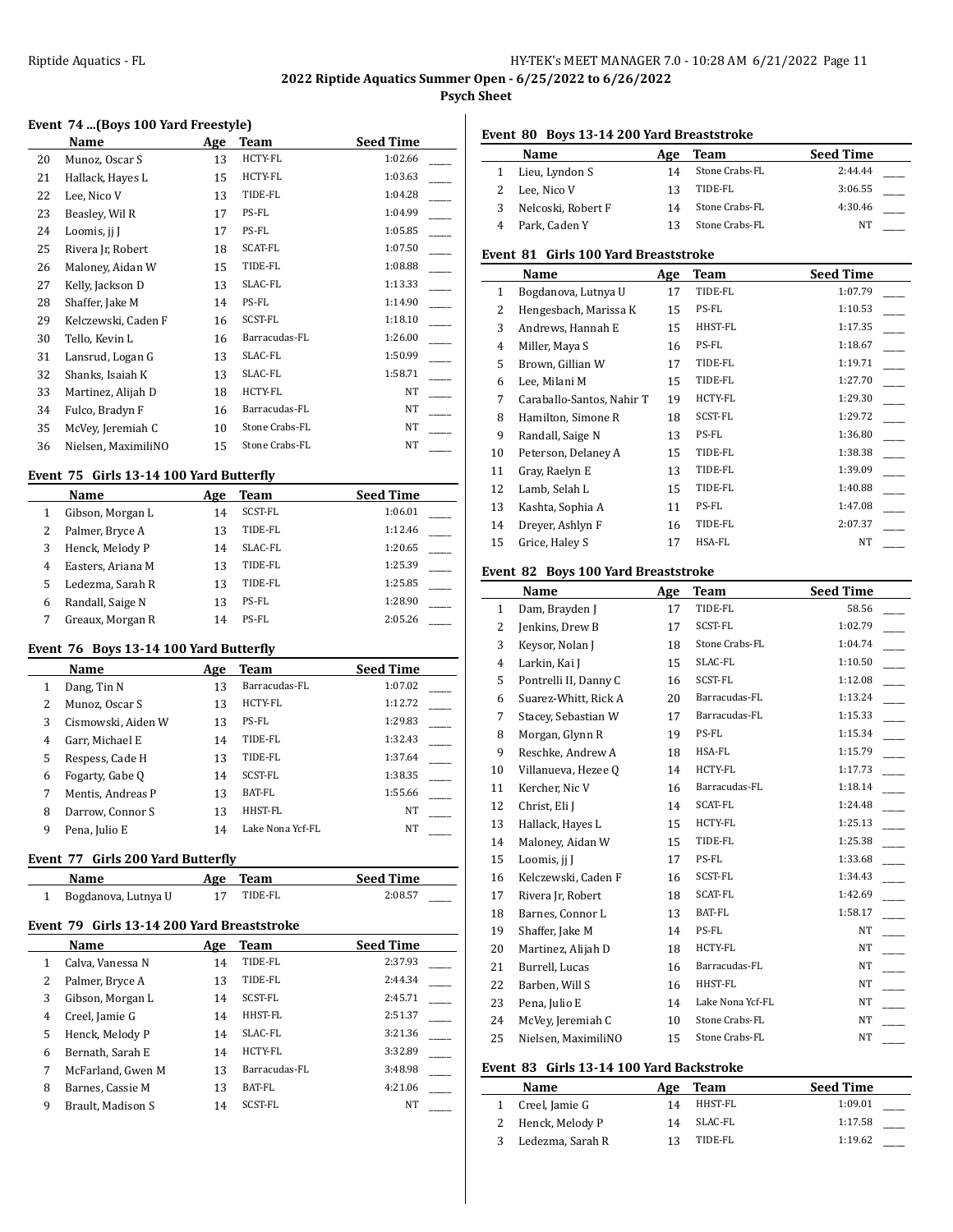**Psych Sheet**

# **Event 83 ...(Girls 13-14 100 Yard Backstroke)**

| Name                   | Age | Team           | <b>Seed Time</b> |
|------------------------|-----|----------------|------------------|
| Zimmerer, Ava N        | 13  | PS-FL          | 1:21.47          |
| Seoane, Taylor A       | 13  | Barracudas-FL  | 1:23.43          |
| Easters, Ariana M      | 13  | TIDE-FL        | 1:23.72          |
| Gray, Raelyn E         | 13  | TIDE-FL        | 1:26.92          |
| Leyte-Vidal, Abigail C | 14  | HCTY-FL        | 1:35.98          |
| Vicencio, Isabella A   | 14  | Barracudas-FL  | 1:37.55          |
| McFarland, Gwen M      | 13  | Barracudas-FL  | 1:39.62          |
| Brault, Madison S      | 14  | SCST-FL        | 1:41.96          |
| Barnes, Cassie M       | 13  | BAT-FL         | 1:47.13          |
| Loomis, Page D         | 13  | PS-FL          | 1:55.08          |
| Vicencio, Eliana A     | 14  | Barracudas-FL  | <b>NT</b>        |
| McVey, Joselynn J      | 14  | Stone Crabs-FL | <b>NT</b>        |
|                        |     |                |                  |

## **Event 84 Boys 13-14 100 Yard Backstroke**

|    | Name               | Age | Team             | <b>Seed Time</b> |
|----|--------------------|-----|------------------|------------------|
| 1  | Cismowski, Aiden W | 13  | PS-FL            | 1:09.79          |
| 2  | Dang, Tin N        | 13  | Barracudas-FL    | 1:10.86          |
| 3  | Kelly, Jackson D   | 13  | SLAC-FL          | 1:22.47          |
| 4  | Respess, Cade H    | 13  | TIDE-FL          | 1:23.80          |
| 5  | Darrow, Connor S   | 13  | HHST-FL          | 1:28.06          |
| 6  | Garr. Michael E    | 14  | TIDE-FL          | 1:29.00          |
| 7  | Park, Caden Y      | 13  | Stone Crabs-FL   | 1:29.68          |
| 8  | Mentis, Andreas P  | 13  | BAT-FL           | 1:33.30          |
| 9  | Lansrud, Logan G   | 13  | SLAC-FL          | 2:00.99          |
| 10 | Meyer, Caden M     | 13  | Lake Nona Ycf-FL | NT               |
| 11 | Nelcoski, Robert F | 14  | Stone Crabs-FL   | NT               |

#### **Event 85 Girls 200 Yard Backstroke**

| Name                   | Age | Team    | <b>Seed Time</b> |
|------------------------|-----|---------|------------------|
| Ewald, Amber*          | 18  | TBAC-FL | 2:08.73          |
| Rosenkranz, Bobbie A   | 17  | TIDE-FL | 2:10.50          |
| Hamilton, Simone R     | 18  | SCST-FL | 2:37.64          |
| Peterson, Delaney A    | 15  | TIDE-FL | 2:41.44          |
| LeVasseur, Charlotte R | 16  | TIDE-FL | 2:43.24          |
| Burga, Amelia V        | 15  | TIDE-FL | NT               |
| Chang, Katie H         |     | TIDE-FL | NT               |
|                        |     |         |                  |

### **Event 86 Boys 200 Yard Backstroke**

| Name            | Age | Team    | <b>Seed Time</b> |  |
|-----------------|-----|---------|------------------|--|
| Morgan, Glynn R | 1 Q | PS-FL   | 2:22.62          |  |
| Fogarty, Gabe O | 14  | SCST-FL | 3:00.73          |  |
| Lundy, Wyatt A  |     | HHST-FL | NT               |  |

### **Event 87 Girls 50 Yard Breaststroke**

 $\overline{a}$ 

|                | Name                      | Age | Team           | <b>Seed Time</b> |
|----------------|---------------------------|-----|----------------|------------------|
| 1              | Bogdanova, Lutnya U       | 17  | TIDE-FL        | 30.84            |
| 2              | Miller, Maya S            | 16  | PS-FL          | 33.46            |
| 3              | Hengesbach, Marissa K     | 15  | PS-FL          | 33.58            |
| $\overline{4}$ | Palmer, Bryce A           | 13  | TIDE-FL        | 34.35            |
| 5              | Shuff, Kayla J            | 15  | TIDE-FL        | 34.62            |
| 6              | Andrews, Hannah E         | 15  | HHST-FL        | 35.64            |
| 7              | Brown, Gillian W          | 17  | TIDE-FL        | 38.37            |
| 8              | Lee, Milani M             | 15  | TIDE-FL        | 39.45            |
| 9              | Caraballo-Santos, Nahir T | 19  | <b>HCTY-FL</b> | 41.18            |
| 10             | Kashta, Sophia A          | 11  | PS-FL          | 42.14            |
| 11             | Padgett, Elly J           | 14  | <b>HCTY-FL</b> | 42.62            |
| 12             | Randall, Saige N          | 13  | PS-FL          | 42.80            |

| 13 | Seoane, Taylor A       | 13 | Barracudas-FL  | 43.98     |  |
|----|------------------------|----|----------------|-----------|--|
| 14 | Lamb, Selah L          | 15 | TIDE-FL        | 45.70     |  |
| 15 | Gray, Raelyn E         | 13 | TIDE-FL        | 46.25     |  |
| 16 | Vicencio, Isabella A   | 14 | Barracudas-FL  | 47.71     |  |
| 17 | Dickey, Morgan M       | 17 | HSA-FL         | 47.89     |  |
| 18 | Drever, Ashlyn F       | 16 | TIDE-FL        | 49.56     |  |
| 19 | Meyers, Abbie M        | 11 | <b>BAT-FL</b>  | 52.19     |  |
| 20 | Regan, Karleigh A      | 13 | Barracudas-FL  | 53.11     |  |
| 21 | Leyte-Vidal, Abigail C | 14 | <b>HCTY-FL</b> | 54.50     |  |
| 22 | Bernath, Sarah E       | 14 | <b>HCTY-FL</b> | 54.71     |  |
| 23 | Brown, Peyton D        | 15 | <b>HCTY-FL</b> | 1:00.94   |  |
| 24 | Greaux, Morgan R       | 14 | PS-FL          | 1:10.26   |  |
| 25 | McVey, Joselynn J      | 14 | Stone Crabs-FL | <b>NT</b> |  |

## **Event 88 Boys 50 Yard Breaststroke**

|                | Name                   | Age | Team           | <b>Seed Time</b> |
|----------------|------------------------|-----|----------------|------------------|
| $\mathbf{1}$   | Dam, Brayden J         | 17  | TIDE-FL        | 26.99            |
| 2              | Keysor, Nolan J        | 18  | Stone Crabs-FL | 30.52            |
| 3              | Larkin, Kai J          | 15  | SLAC-FL        | 32.94            |
| $\overline{4}$ | Lieu, Lyndon S         | 14  | Stone Crabs-FL | 34.28            |
| 5              | Stacey, Sebastian W    | 17  | Barracudas-FL  | 34.40            |
| 6              | Villanueva, Hezee Q    | 14  | HCTY-FL        | 35.29            |
| 7              | Obermiller, Noah C     | 16  | HCTY-FL        | 37.85            |
| 8              | Hallack, Hayes L       | 15  | HCTY-FL        | 38.08            |
| 9              | Lee, Nico V            | 13  | TIDE-FL        | 38.44            |
| 10             | Dickey, Braddock V     | 15  | HSA-FL         | 41.37            |
| 11             | Loomis, ji J           | 17  | PS-FL          | 42.64            |
| 12             | Mentis, Andreas P      | 13  | BAT-FL         | 43.10            |
| 13             | Tello, Kevin L         | 16  | Barracudas-FL  | 43.13            |
| 14             | Maloney, Aidan W       | 15  | TIDE-FL        | 44.45            |
| 15             | Rivera Jr, Robert      | 18  | SCAT-FL        | 45.81            |
| 16             | Fogarty, Gabe O        | 14  | SCST-FL        | 46.37            |
| 17             | Garr, Michael E        | 14  | TIDE-FL        | 51.78            |
| 18             | Leyte-Vidal, Brandon M | 11  | HCTY-FL        | 52.35            |
| 19             | Holland, Alex T        | 17  | Barracudas-FL  | 54.58            |
| 20             | Lansrud, Logan G       | 13  | SLAC-FL        | 56.20            |
| 21             | Shanks, Isaiah K       | 13  | SLAC-FL        | 1:15.99          |
| 22             | Beasley, Wil R         | 17  | PS-FL          | NT               |
| 23             | Martinez, Alijah D     | 18  | <b>HCTY-FL</b> | NT               |
| 24             | Suarez-Whitt, Rick A   | 20  | Barracudas-FL  | NT               |
| 25             | Kercher, Nic V         | 16  | Barracudas-FL  | NT               |
| 26             | Fulco, Bradyn F        | 16  | Barracudas-FL  | NT               |
| 27             | Barben, Will S         | 16  | HHST-FL        | NT               |
| 28             | McVey, Jeremiah C      | 10  | Stone Crabs-FL | NT               |
| 29             | Nielsen, MaximiliNO    | 15  | Stone Crabs-FL | NT               |

#### **Event 89 Girls 13-14 50 Yard Freestyle**

|    | Name               | Age | <b>Team</b>    | <b>Seed Time</b> |
|----|--------------------|-----|----------------|------------------|
| 1  | Creel, Jamie G     | 14  | HHST-FL        | 26.30            |
| 2  | Calva, Vanessa N   | 14  | TIDE-FL        | 26.84            |
| 3  | Gibson, Morgan L   | 14  | SCST-FL        | 27.09            |
| 4  | Ledezma, Sarah R   | 13  | TIDE-FL        | 29.16            |
| 5  | Zimmerer, Ava N    | 13  | PS-FL          | 29.96            |
| 6  | Padgett, Elly J    | 14  | <b>HCTY-FL</b> | 31.04            |
| 7  | Easters, Ariana M  | 13  | TIDE-FL        | 31.18            |
| 8  | Henck, Melody P    | 14  | SLAC-FL        | 31.54            |
| 9  | Randall, Saige N   | 13  | PS-FL          | 31.66            |
| 10 | Vicencio, Eliana A | 14  | Barracudas-FL  | 31.81            |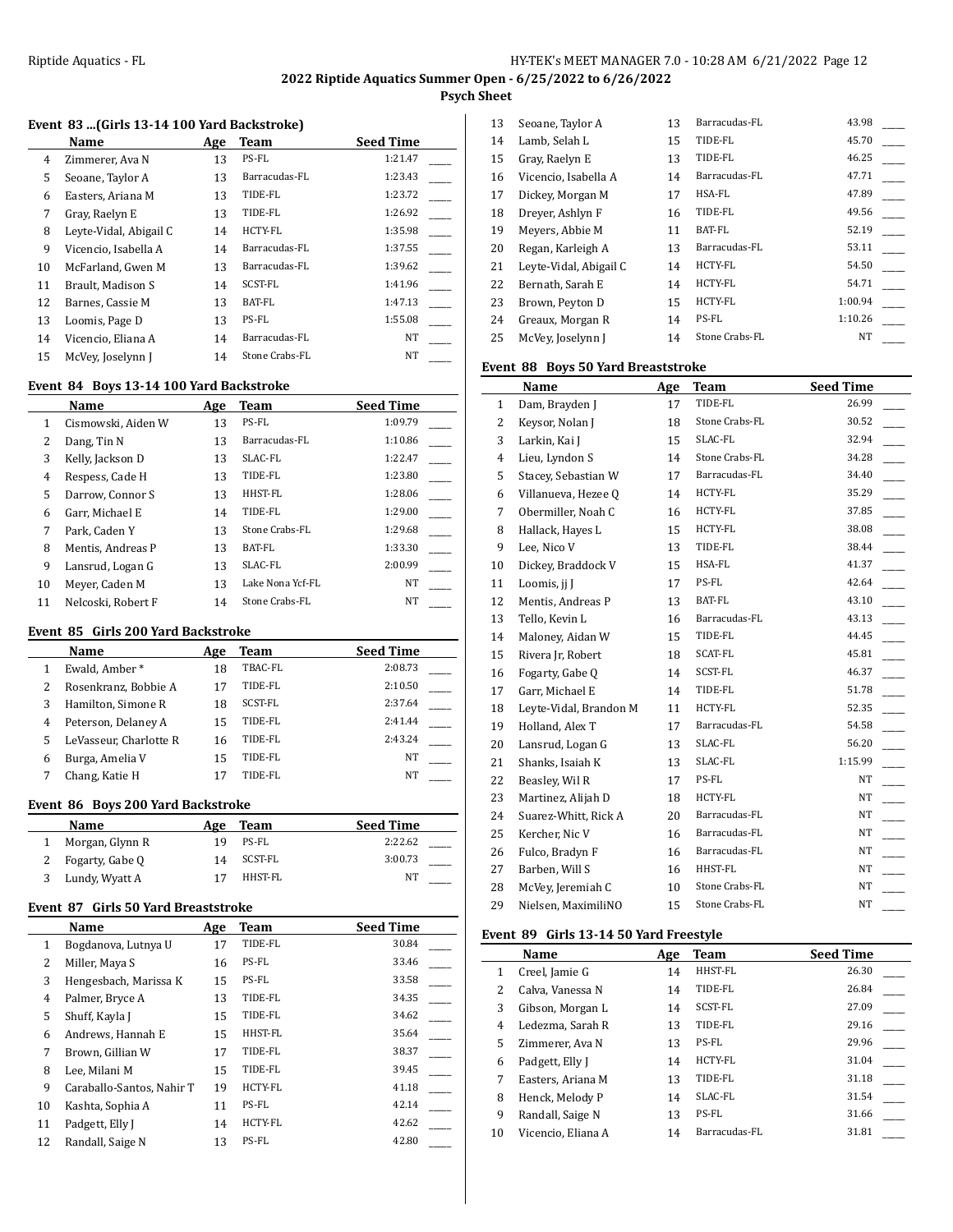# **2022 Riptide Aquatics Summer Open - 6/25/2022 to 6/26/2022**

**Psych Sheet**

# **Event 89 ...(Girls 13-14 50 Yard Freestyle)**

|    | Name                   | Age | Team           | <b>Seed Time</b> |
|----|------------------------|-----|----------------|------------------|
| 11 | Palmer, Bryce A        | 13  | TIDE-FL        | 31.91            |
| 12 | Vicencio, Isabella A   | 14  | Barracudas-FL  | 34.26            |
| 13 | Brault, Madison S      | 14  | SCST-FL        | 35.91            |
| 14 | McFarland, Gwen M      | 13  | Barracudas-FL  | 37.21            |
| 15 | Barnes, Cassie M       | 13  | BAT-FL         | 37.22            |
| 16 | Leyte-Vidal, Abigail C | 14  | <b>HCTY-FL</b> | 37.91            |
| 17 | Bernath, Sarah E       | 14  | <b>HCTY-FL</b> | 37.93            |
| 18 | Regan, Karleigh A      | 13  | Barracudas-FL  | 38.46            |
| 19 | Loomis, Page D         | 13  | PS-FL          | 41.22            |
| 20 | Halkett, Lexi E        | 13  | <b>BAT-FL</b>  | <b>NT</b>        |
| 21 | McVey, Joselynn J      | 14  | Stone Crabs-FL | NT               |

# **Event 90 Boys 13-14 50 Yard Freestyle**

|                | Name                | Age | Team             | <b>Seed Time</b> |
|----------------|---------------------|-----|------------------|------------------|
| 1              | Christ, Eli J       | 14  | SCAT-FL          | 25.71            |
| 2              | Dang, Tin N         | 13  | Barracudas-FL    | 26.51            |
| 3              | Lieu, Lyndon S      | 14  | Stone Crabs-FL   | 26.55            |
| $\overline{4}$ | Villanueva, Hezee Q | 14  | HCTY-FL          | 26.84            |
| 5              | Cismowski, Aiden W  | 13  | PS-FL            | 27.68            |
| 6              | Mentis, Andreas P   | 13  | BAT-FL           | 28.04            |
| 7              | Munoz, Oscar S      | 13  | HCTY-FL          | 28.41            |
| 8              | Lee, Nico V         | 13  | TIDE-FL          | 28.73            |
| 9              | Respess, Cade H     | 13  | TIDE-FL          | 29.81            |
| 10             | Darrow, Connor S    | 13  | HHST-FL          | 31.05            |
| 11             | Park, Caden Y       | 13  | Stone Crabs-FL   | 31.81            |
| 12             | Nelcoski, Robert F  | 14  | Stone Crabs-FL   | 32.23            |
| 13             | Kelly, Jackson D    | 13  | SLAC-FL          | 32.24            |
| 14             | Shaffer, Jake M     | 14  | PS-FL            | 32.38            |
| 15             | Garr, Michael E     | 14  | TIDE-FL          | 32.73            |
| 16             | Barnes, Connor L    | 13  | <b>BAT-FL</b>    | 35.07            |
| 17             | Shanks, Isaiah K    | 13  | SLAC-FL          | 47.28            |
| 18             | Lansrud, Logan G    | 13  | SLAC-FL          | 49.74            |
| 19             | Meyer, Caden M      | 13  | Lake Nona Ycf-FL | NT               |

#### **Event 91 Girls 50 Yard Freestyle**

|    | Name                      | Age | Team          | <b>Seed Time</b> |
|----|---------------------------|-----|---------------|------------------|
| 1  | Rosenkranz, Bobbie A      | 17  | TIDE-FL       | 25.20            |
| 2  | Miller, Maya S            | 16  | PS-FL         | 26.14            |
| 3  | Ewald, Amber*             | 18  | TBAC-FL       | 26.30            |
| 4  | Chang, Katie H            | 17  | TIDE-FL       | 26.56            |
| 5  | Shuff, Kayla J            | 15  | TIDE-FL       | 26.86            |
| 6  | Nichols, Aubrie R         | 15  | PS-FL         | 28.26            |
| 7  | Burga, Amelia V           | 15  | TIDE-FL       | 28.34            |
| 8  | Brown, Gillian W          | 17  | TIDE-FL       | 28.82            |
| 9  | Dickey, Morgan M          | 17  | HSA-FL        | 29.14            |
| 10 | Hamilton, Simone R        | 18  | SCST-FL       | 29.53            |
| 11 | LeVasseur, Charlotte R    | 16  | TIDE-FL       | 29.54            |
| 12 | Andrews, Hannah E         | 15  | HHST-FL       | 29.74            |
| 13 | Peterson, Delaney A       | 15  | TIDE-FL       | 29.82            |
| 14 | Seoane, Taylor A          | 13  | Barracudas-FL | 29.97            |
| 15 | Ledezma, Sofia M          | 15  | TIDE-FL       | 30.39            |
| 16 | Maxson, Caymus O          | 12  | BAT-FL        | 30.67            |
| 17 | Padgett, Elly J           | 14  | HCTY-FL       | 31.04            |
| 18 | Caraballo-Santos, Nahir T | 19  | HCTY-FL       | 32.96            |
| 19 | Lamb, Selah L             | 15  | TIDE-FL       | 33.23            |
| 20 | Kashta, Sophia A          | 11  | PS-FL         | 33.86            |

| 21 | Drever, Ashlyn F | 16 | TIDE-FL | 35.24 |  |
|----|------------------|----|---------|-------|--|
| 22 | Greaux, Morgan R | 14 | PS-FL   | 36.33 |  |
| 23 | Grice, Haley S   | 17 | HSA-FL  | 36.68 |  |
| 24 | Brown, Peyton D  | 15 | HCTY-FL | 40.01 |  |
| 25 | Brault, Kiley E  | 10 | SCST-FL | 55.10 |  |

### **Event 92 Boys 50 Yard Freestyle**

|                | Name                  | Age | Team           | <b>Seed Time</b> |
|----------------|-----------------------|-----|----------------|------------------|
| 1              | Jenkins, Drew B       | 17  | SCST-FL        | 22.78            |
| 2              | Keysor, Nolan J       | 18  | Stone Crabs-FL | 22.79            |
| 3              | Reschke, Andrew A     | 18  | HSA-FL         | 22.86            |
| $\overline{4}$ | Stacey, Sebastian W   | 17  | Barracudas-FL  | 23.15            |
| 5              | Morgan, Glynn R       | 19  | PS-FL          | 24.70            |
| 6              | Pontrelli II, Danny C | 16  | SCST-FL        | 24.74            |
| 7              | Huntley Jr, Benson T  | 16  | TIDE-FL        | 25.23            |
| 8              | Obermiller, Noah C    | 16  | HCTY-FL        | 25.33            |
| 9              | Kercher, Nic V        | 16  | Barracudas-FL  | 25.68            |
| 10             | Holland, Alex T       | 17  | Barracudas-FL  | 25.84            |
| 11             | Larkin, Kai J         | 15  | SLAC-FL        | 25.97            |
| 12             | Beasley, Wil R        | 17  | PS-FL          | 26.48            |
| 13             | Suarez-Whitt, Rick A  | 20  | Barracudas-FL  | 26.61            |
| 14             | Lundy, Wyatt A        | 17  | HHST-FL        | 27.97            |
| 15             | Sido, Erhik E         | 15  | TIDE-FL        | 28.13            |
| 16             | Munoz, Oscar S        | 13  | HCTY-FL        | 28.41            |
| 17             | Hallack, Hayes L      | 15  | HCTY-FL        | 29.07            |
| 18             | Maloney, Aidan W      | 15  | TIDE-FL        | 29.59            |
| 19             | Loomis, ji J          | 17  | PS-FL          | 29.64            |
| 20             | Rivera Jr, Robert     | 18  | SCAT-FL        | 30.03            |
| 21             | Tello, Kevin L        | 16  | Barracudas-FL  | 33.55            |
| 22             | Barben, Will S        | 16  | HHST-FL        | 33.65            |
| 23             | Shafer, Mason D       | 15  | SCAT-FL        | 1:14.23          |
| 24             | Martinez, Alijah D    | 18  | HCTY-FL        | NT               |
| 25             | Burrell, Lucas        | 16  | Barracudas-FL  | NT               |
| 26             | Fulco, Bradyn F       | 16  | Barracudas-FL  | NT               |
| 27             | McVey, Jeremiah C     | 10  | Stone Crabs-FL | NT               |
| 28             | Nielsen, MaximiliNO   | 15  | Stone Crabs-FL | NT               |

### **Event 93 Girls 400 Yard IM**

| <b>Name</b>             | Age | Team    | <b>Seed Time</b> |
|-------------------------|-----|---------|------------------|
| 1 Bogdanova, Lutnya U   |     | TIDE-FL | 4:36.45          |
| 2 Hengesbach, Marissa K | 15  | PS-FL   | 4:40.84          |

#### **Event 94 Boys 400 Yard IM**

| Name                  | Age Team   | <b>Seed Time</b> |
|-----------------------|------------|------------------|
| 1 Kelczewski, Caden F | 16 SCST-FL | NT               |
| 2 Dickey, Braddock V  | HSA-FL     | NΤ               |

### **Event 95 Girls 8 & Under 100 Yard Medley Relay**

|               | Team    | Relav | <b>Seed Time</b> |
|---------------|---------|-------|------------------|
| 1.            | PS-FL   | A     | NT               |
| $\mathcal{P}$ | TIDE-FL | A     | <b>NT</b>        |
| 2             | TIDE-FL | В     | NT               |

# **Event 97 Girls 10 & Under 200 Yard Medley Relay**

|   | Team    | Relay | <b>Seed Time</b> |
|---|---------|-------|------------------|
|   | SLAC-FL | A     | 3:09.34          |
| 2 | PS-FL   | А     | <b>NT</b>        |
|   | HCTY-FL | А     | NT               |
|   | TIDE-FL | A     | NT               |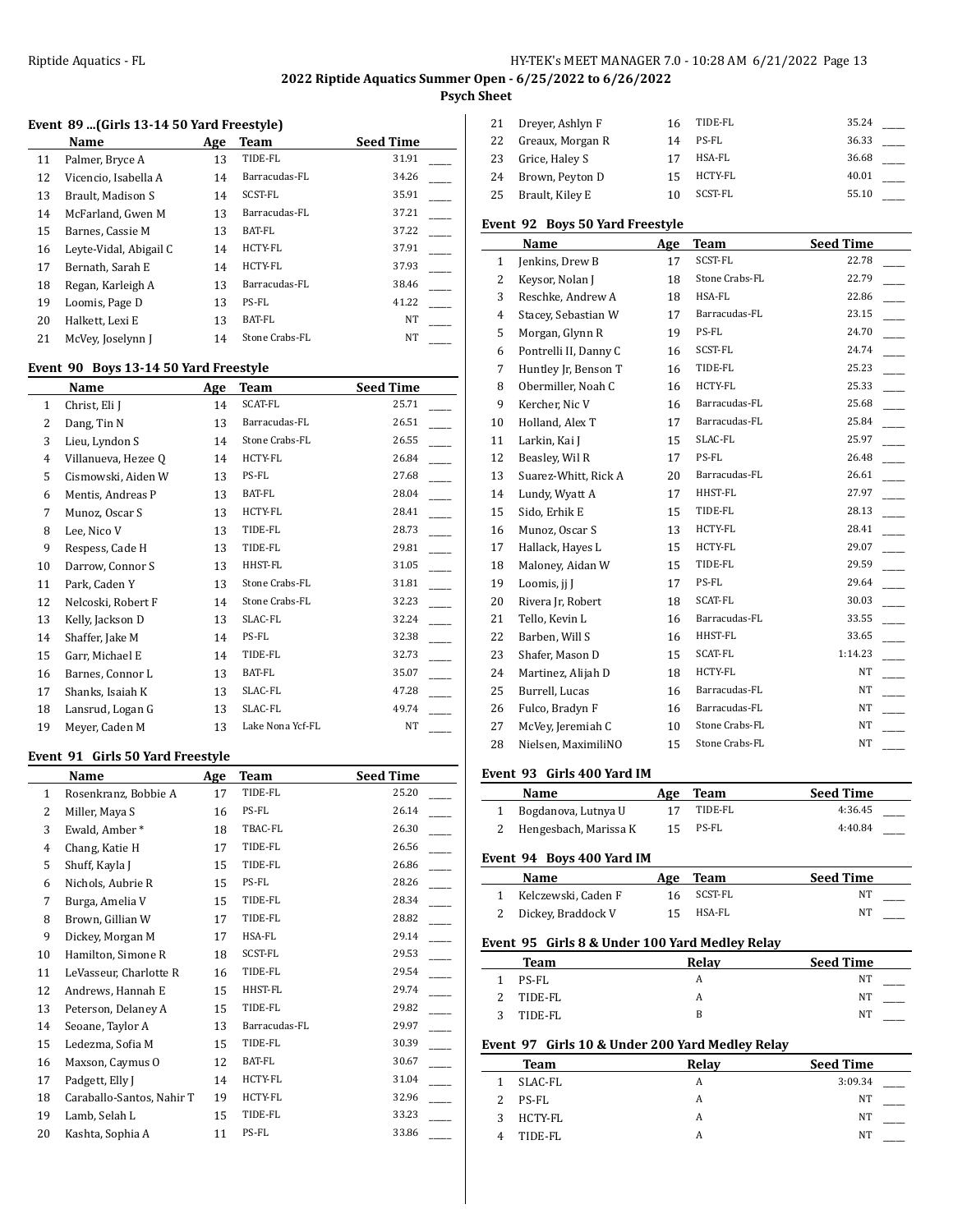**2022 Riptide Aquatics Summer Open - 6/25/2022 to 6/26/2022**

**Psych Sheet**

|                | Team                                         |            | Relay              | <b>Seed Time</b> |
|----------------|----------------------------------------------|------------|--------------------|------------------|
| 1              | PS-FL                                        |            | A                  | NT               |
| 2              | TIDE-FL                                      |            | A                  | NT               |
|                |                                              |            |                    |                  |
|                | Event 99 Girls 11-12 200 Yard Medley Relay   |            |                    |                  |
|                | Team                                         |            | Relay              | Seed Time        |
| 1              | HCTY-FL                                      |            | A                  | 2:54.37          |
| 2              | SLAC-FL                                      |            | A                  | 3:23.11          |
| 3              | TIDE-FL                                      |            | A                  | NT               |
|                | Event 102 Boys 10 & Under 200 Yard Freestyle |            |                    |                  |
|                | Name                                         | Age        | Team               | <b>Seed Time</b> |
| 1              | Mathis, Davin L                              | 10         | <b>SCAT-FL</b>     | 2:46.81          |
| 2              | Alford, Chase R                              | 8          | SCST-FL            | 2:53.56          |
| 3              | Durden, Luke B                               | 10         | TIDE-FL            | 3:02.68          |
| 4              | Darrow, Aiden M                              | 10         | HHST-FL            | 3:32.65          |
| 5              | Griffin, Liam W                              | 9          | HHST-FL            | 3:32.78          |
| 6              | Parmer, Liam G                               | 9          | PS-FL              | NΤ               |
| 7              | Ruyle, James J                               | 9          | <b>HCTY-FL</b>     | NΤ               |
| 8              | Chastang, Ben G                              | 9          | TIDE-FL            | NT               |
|                | Event 103 Girls 11-12 200 Yard Freestyle     |            |                    |                  |
|                | Name                                         | Age        | Team               | <b>Seed Time</b> |
| 1              | Dolan, Madeline A                            | 12         | TIDE-FL            | 2:24.10          |
| 2              | Ruyle, Callie J                              | 12         | HCTY-FL            | 2:47.75          |
| 3              | Chanthavongsa, Jocelyn P                     | 11         | Barracudas-FL      | NΤ               |
| $\overline{4}$ | Pirela, Julieta                              | 12         | Lake Nona Ycf-FL   | NT               |
| 5              | Dangcalan, Mikayla A                         | 12         | TIDE-FL            | NT               |
|                | Event 104 Boys 11-12 200 Yard Freestyle      |            |                    |                  |
|                | Name                                         | <b>Age</b> | Team               | <b>Seed Time</b> |
| 1              | Penick, Jaxon E                              | 12         | TIDE-FL            | 2:24.01          |
| 2              | Padgett, Wes J                               | 12         | HCTY-FL            | 2:33.27          |
|                | Event 105 Girls 8 & Under 50 Yard Butterfly  |            |                    |                  |
|                | Name                                         | Age        | Team               | <b>Seed Time</b> |
| 1              | Filipic, Halle G                             | 8          | SCST-FL            | 42.85            |
| $\overline{2}$ | Adeney, Jillian M                            | 8          | TIDE-FL            | 49.14            |
|                | 3 Moore, Sophia M                            | 8          | SLAC-FL            | 49.78            |
| 4              | Rowe, Caroline L                             | 8          | PS-FL              | 53.09            |
| 5              | Reddish, Aubrey G                            | 8          | SLAC-FL            | 1:05.99          |
| 6              | Chen, Chloe P                                | 8          | TIDE-FL            | 1:10.20          |
| 7              | Simpson, Charlie R                           | 8          | TIDE-FL            | 1:18.42          |
| 8              | Smalley, Meghan E                            | 8          | BAT-FL             | NΤ               |
|                | Wissler, Georgia M                           | 8          | PS-FL              | NΤ               |
|                |                                              | 8          | SCAT-FL            | NΤ               |
| 9              |                                              |            |                    |                  |
| 10             | Frost, Mia R                                 |            |                    |                  |
| 11             | Bilby, Amelia R                              | 7          | TIDE-FL            | NΤ               |
| 12<br>13       | Parker, Lily M<br>Fox, Charlee Q             | 8<br>8     | TIDE-FL<br>TIDE-FL | NΤ<br>NΤ         |
|                |                                              |            |                    |                  |
|                | Event 106 Boys 8 & Under 50 Yard Butterfly   |            |                    |                  |
|                | Name                                         | <b>Age</b> | Team               | <b>Seed Time</b> |
| 1<br>2         | Agamez, Blake A<br>Alford, Chase R           | 8<br>8     | SLAC-FL<br>SCST-FL | 38.13<br>53.11   |

4 Mathis, Preston L 6 SCAT-FL NT 5 Lamb, Micah C 6 TIDE-FL NT

# **Event 107 Girls 10 & Under 100 Yard Butterfly**

| Name              | Age | Team    | <b>Seed Time</b> |  |
|-------------------|-----|---------|------------------|--|
| 1 Light, Lily G   | 10  | PS-FL   | 1:55.93          |  |
| 2 Padgett, Lucy B | 10  | HCTY-FL | 2:02.23          |  |
| 3 Grady, Emma A   |     | SCST-FL | NΤ               |  |

#### **Event 108 Boys 10 & Under 100 Yard Butterfly**

|    | <b>Name</b>        | Age | Team    | <b>Seed Time</b> |  |
|----|--------------------|-----|---------|------------------|--|
|    | 1 Choi, Colby A    | 10  | SLAC-FL | 1:38.01          |  |
|    | 2 Jakovlev, Alex Z | 10  | PS-FL   | 2:15.28          |  |
| 3. | Durden, Luke B     | 10  | TIDE-FL | NΤ               |  |

#### **Event 109 Girls 11-12 100 Yard Butterfly**

| Name               | Age Team | <b>Seed Time</b> |  |
|--------------------|----------|------------------|--|
| 1 Winstead, Lyla E | TIDE-FL  | 2:05.50          |  |
| 2 Parker, Cori A   | TIDE-FL  | NT               |  |

## **Event 110 Boys 11-12 100 Yard Butterfly**

| Name             | Age Team | <b>Seed Time</b> |
|------------------|----------|------------------|
| 1 Lamb. Isaiah R | TIDE-FL  | 1:50.77          |

#### **Event 111 Girls 8 & Under 50 Yard Breaststroke**

|    | Name                     | Age | Team           | <b>Seed Time</b> |
|----|--------------------------|-----|----------------|------------------|
| 1  | Adeney, Jillian M        | 8   | TIDE-FL        | 55.79            |
| 2  | Chen, Chloe P            | 8   | TIDE-FL        | 57.44            |
| 3  | Moore, Sophia M          | 8   | SLAC-FL        | 59.26            |
| 4  | Rowe, Caroline L         | 8   | PS-FL          | 59.54            |
| 5  | Simpson, Charlie R       | 8   | TIDE-FL        | 1:01.43          |
| 6  | Butner, Kendall M        | 7   | SCAT-FL        | 1:06.37          |
| 7  | Bilby, Amelia R          | 7   | TIDE-FL        | 1:09.06          |
| 8  | Reddish, Aubrey G        | 8   | SLAC-FL        | 1:12.99          |
| 9  | Frost, Mia R             | 8   | <b>SCAT-FL</b> | 1:14.82          |
| 10 | Leyte-Vidal, Catherine V | 8   | HCTY-FL        | 1:15.56          |
| 11 | Smalley, Meghan E        | 8   | BAT-FL         | NT               |
| 12 | Filipic, Halle G         | 8   | SCST-FL        | NT               |
| 13 | Mattis, Lucy A           | 6   | PS-FL          | NT               |
| 14 | Wissler, Georgia M       | 8   | PS-FL          | NT               |
| 15 | Parker, Lily M           | 8   | TIDE-FL        | NT               |
| 16 | Fox, Charlee Q           | 8   | TIDE-FL        | NT               |

### **Event 112 Boys 8 & Under 50 Yard Breaststroke**

|   | <b>Name</b>               | Age | Team           | <b>Seed Time</b> |
|---|---------------------------|-----|----------------|------------------|
|   | Alford, Chase R           | 8   | SCST-FL        | 53.16            |
| 2 | Agamez, Blake A           | 8   | SLAC-FL        | 58.59            |
| 3 | Palanivel, Nandhan *      | 8   | PS-FL          | 1:09.13          |
| 4 | Mattis, Sammy J           | 8   | PS-FL          | NT               |
| 5 | Anderson, Knox M          | 7   | PS-FL          | NT               |
| 6 | Mathis, Preston L         | 6   | <b>SCAT-FL</b> | NT               |
| 7 | Bonacic-Cullen, Patrick Q | 8   | TIDE-FL        | NT               |
| 8 | Diveley, Carter W         | 7   | TIDE-FL        | NT               |
| 9 | Lamb, Micah C             | 6   | TIDE-FL        | NT               |

### **Event 113 Girls 10 & Under 100 Yard Breaststroke**

| <b>Name</b>         | Age | Team    | <b>Seed Time</b> |
|---------------------|-----|---------|------------------|
| Gregory, Brielle N  | 10  | PS-FL   | 1:43.02          |
| Stebbins, Rebecca E | q   | SLAC-FL | 1:57.60          |
| Smalley, Kylie E    |     | BAT-FL  | 2:02.50          |
| Steele, Sophia L    | 10  | TIDE-FL | 2:05.66          |
| Salter, Charlotte R |     | SLAC-FL | 2:05.78          |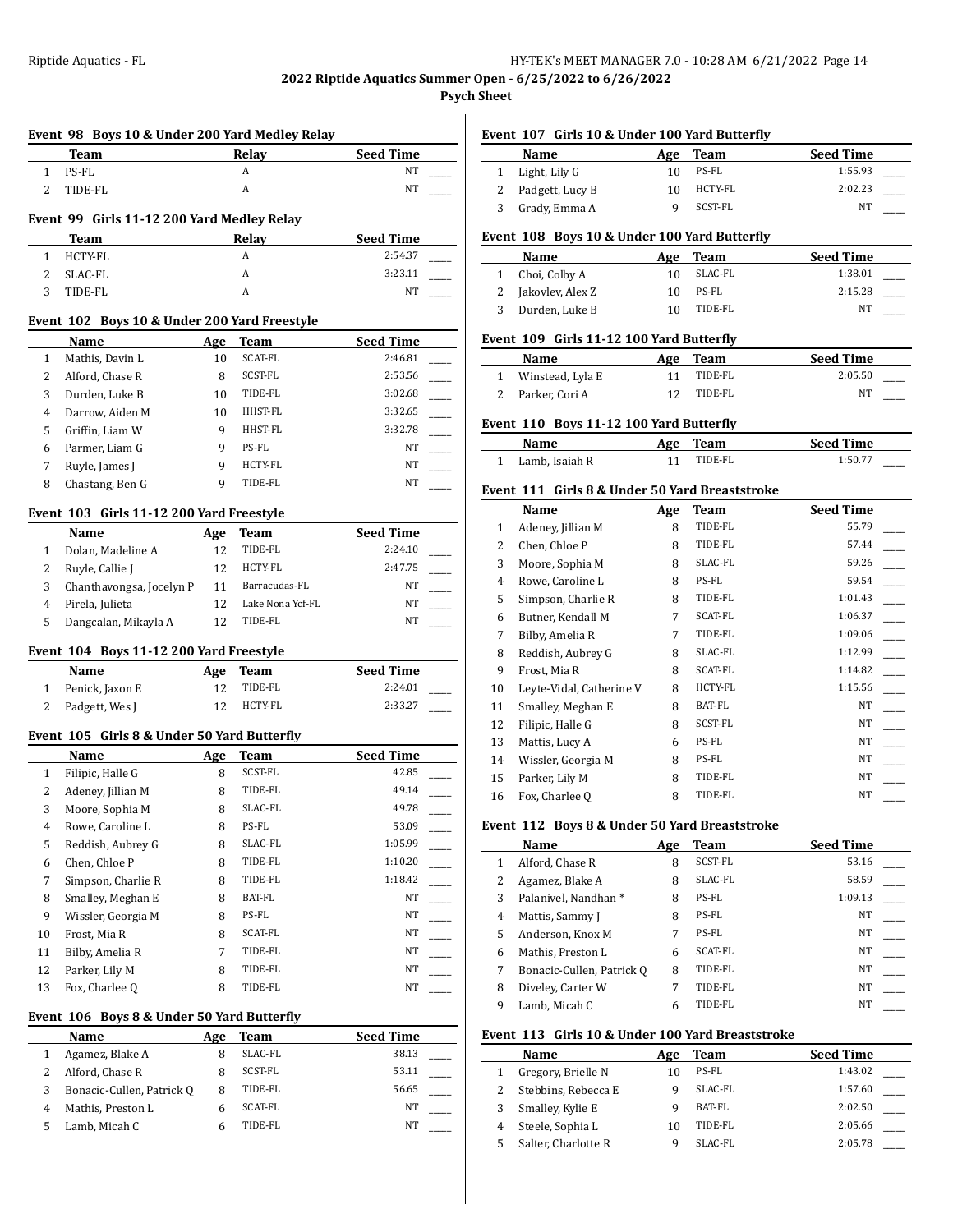# **Psych Sheet**

# **Event 113 ...(Girls 10 & Under 100 Yard Breaststroke)**

|    | Name                     | Age | Team           | <b>Seed Time</b> |
|----|--------------------------|-----|----------------|------------------|
| 6  | Ohara, Carly A           | 9   | SLAC-FL        | 2:10.99          |
| 7  | Cousins, Emma J          | 9   | SLAC-FL        | 2:12.99          |
| 8  | Tusher, Lily C           | 9   | TIDE-FL        | 2:19.85          |
| 9  | Leyte-Vidal, Catherine V | 8   | <b>HCTY-FL</b> | 2:30.45          |
| 10 | Grady, Emma A            | 9   | SCST-FL        | <b>NT</b>        |
| 11 | Palanivel, Vaibhavi*     | 10  | PS-FL          | NT               |
| 12 | Light, Lily G            | 10  | PS-FL          | NT               |
| 13 | Frost, Faith A           | 10  | <b>SCAT-FL</b> | NT               |
| 14 | Tricano, Lily            | 10  | MELB-FL        | NT               |

## **Event 114 Boys 10 & Under 100 Yard Breaststroke**

|   | Name             | Age | Team             | <b>Seed Time</b> |
|---|------------------|-----|------------------|------------------|
|   | Mathis, Davin L  | 10  | <b>SCAT-FL</b>   | 1:26.71          |
|   | Jones, Bryson R  | 10  | TIDE-FL          | 1:43.05          |
| 3 | Morris, Bryce O  | q   | Lake Nona Ycf-FL | 1:46.70          |
| 4 | Alford, Cullen J | 10  | SCST-FL          | 1:49.13          |
| 5 | Choi, Colby A    | 10  | SLAC-FL          | 1:50.69          |
| 6 | Jakovlev, Alex Z | 10  | PS-FL            | 1:50.99          |
|   | Studiale, Levi J | 10  | TIDE-FL          | 2:28.89          |

## **Event 115 Girls 11-12 100 Yard Breaststroke**

|                | Name                     | Age | Team             | <b>Seed Time</b> |
|----------------|--------------------------|-----|------------------|------------------|
| 1              | Dolan, Madeline A        | 12  | TIDE-FL          | 1:18.13          |
| 2              | Parker, Cori A           | 12  | TIDE-FL          | 1:23.90          |
| 3              | Mathis, Raelyn S         | 12  | <b>SCAT-FL</b>   | 1:26.79          |
| $\overline{4}$ | Chanthavongsa, Jocelyn P | 11  | Barracudas-FL    | 1:30.22          |
| 5              | Butner, Mackenzie A      | 11  | <b>SCAT-FL</b>   | 1:30.67          |
| 6              | Ruyle, Callie J          | 12  | <b>HCTY-FL</b>   | 1:37.09          |
| 7              | Munoz, Gabriela M        | 11  | HCTY-FL          | 1:47.70          |
| 8              | Spackman, Sophia N       | 11  | SLAC-FL          | 1:56.15          |
| 9              | Spackman, Sydney N       | 11  | SLAC-FL          | 1:58.17          |
| 10             | Lindsey, Lauren T        | 12  | HCTY-FL          | 2:06.82          |
| 11             | Wardlow, Epiphany V      | 11  | SLAC-FL          | 2:21.10          |
| 12             | Meyers, Abbie M          | 11  | BAT-FL           | NT               |
| 13             | Pirela, Julieta          | 12  | Lake Nona Ycf-FL | NT               |
| 14             | Winstead, Lyla E         | 11  | TIDE-FL          | NT               |

### **Event 116 Boys 11-12 100 Yard Breaststroke**

|    | Name                   | Age | Team             | <b>Seed Time</b> |
|----|------------------------|-----|------------------|------------------|
| 1  | Padgett, Wes J         | 12  | <b>HCTY-FL</b>   | 1:31.57          |
| 2  | Lamb, Isaiah R         | 11  | TIDE-FL          | 1:43.08          |
| 3  | Adeney, Tommy G        | 11  | TIDE-FL          | 1:49.73          |
| 4  | Salter, Jackson M      | 11  | SLAC-FL          | 1:54.36          |
| 5  | Rivera, Michael        | 11  | SCAT-FL          | 2:01.67          |
| 6  | Leyte-Vidal, Brandon M | 11  | <b>HCTY-FL</b>   | 2:03.27          |
| 7  | Rivera, Jasiel         | 12  | SLAC-FL          | NT               |
| 8  | Mentis, Lucas E        | 11  | BAT-FL           | NT               |
| 9  | Pennington, Crusoe F   | 12  | <b>SCAT-FL</b>   | NT               |
| 10 | Pena, Joaquin A        | 11  | Lake Nona Ycf-FL | NT               |

### **Event 117 Girls 8 & Under 50 Yard Backstroke**

| Name              | Age | Team    | <b>Seed Time</b> |
|-------------------|-----|---------|------------------|
| Filipic, Halle G  |     | SCST-FL | 41.62            |
| Moore, Sophia M   | 8   | SLAC-FL | 51.30            |
| Adeney, Jillian M | 8   | TIDE-FL | 51.98            |
| Reddish, Aubrey G | 8   | SLAC-FL | 53.32            |
| Chen, Chloe P     |     | TIDE-FL | 56.88            |
|                   |     |         |                  |

| 6  | Rowe, Caroline L   | 8 | PS-FL          | 57.40     |  |
|----|--------------------|---|----------------|-----------|--|
| 7  | Simpson, Charlie R | 8 | TIDE-FL        | 59.59     |  |
| 8  | Fox, Charlee O     | 8 | TIDE-FL        | 1:00.51   |  |
| 9  | Bilby, Amelia R    | 7 | TIDE-FL        | 1:15.51   |  |
| 10 | Smalley, Meghan E  | 8 | <b>BAT-FL</b>  | NT        |  |
| 11 | Smalley, Kaitlyn N | 7 | <b>BAT-FL</b>  | NT        |  |
| 12 | Mattis, Lucy A     | 6 | PS-FL          | NT        |  |
| 13 | Wissler, Georgia M | 8 | PS-FL          | <b>NT</b> |  |
| 14 | Delvalle, Amira I  | 7 | PS-FL          | NT        |  |
| 15 | Frost, Mia R       | 8 | <b>SCAT-FL</b> | <b>NT</b> |  |
| 16 | Ittleman, Aria A   | 8 | <b>HCTY-FL</b> | NT        |  |
| 17 | Parker, Lily M     | 8 | TIDE-FL        | <b>NT</b> |  |
|    |                    |   |                |           |  |

# **Event 118 Boys 8 & Under 50 Yard Backstroke**

|   | <b>Name</b>               | Age | Team    | <b>Seed Time</b> |
|---|---------------------------|-----|---------|------------------|
|   | Agamez, Blake A           | 8   | SLAC-FL | 43.02            |
| 2 | Alford, Chase R           | 8   | SCST-FL | 45.43            |
| 3 | Palanivel, Nandhan *      | 8   | PS-FL   | 55.36            |
| 4 | Bonacic-Cullen, Patrick Q | 8   | TIDE-FL | 59.08            |
| 5 | Mathis, Preston L         | 6   | SCAT-FL | 1:02.87          |
| 6 | Diveley, Carter W         | 7   | TIDE-FL | 1:12.79          |
| 7 | Mattis, Sammy J           | 8   | PS-FL   | NT               |
| 8 | Lamb, Micah C             | 6   | TIDE-FL | NT               |

#### **Event 119 Girls 10 & Under 50 Yard Backstroke**

|              | Name                   | Age | Team    | <b>Seed Time</b> |
|--------------|------------------------|-----|---------|------------------|
| $\mathbf{1}$ | Frost, Faith A         | 10  | SCAT-FL | 42.90            |
| 2            | Smalley, Kylie E       | 9   | BAT-FL  | 43.92            |
| 3            | Padgett, Lucy B        | 10  | HCTY-FL | 44.31            |
| 4            | Gregory, Brielle N     | 10  | PS-FL   | 44.64            |
| 5            | Stebbins, Rebecca E    | 9   | SLAC-FL | 45.22            |
| 6            | Cousins, Emma J        | 9   | SLAC-FL | 47.25            |
| 7            | Salter, Charlotte R    | 9   | SLAC-FL | 47.28            |
| 8            | Sanderson, Erynn L     | 10  | HURR-FL | 47.41            |
| 9            | Neel, Anna G           | 10  | TIDE-FL | 51.08            |
| 10           | Steele, Sophia L       | 10  | TIDE-FL | 52.27            |
| 11           | Ohara, Carly A         | 9   | SLAC-FL | 55.12            |
| 12           | Tusher, Lily C         | 9   | TIDE-FL | 55.21            |
| 13           | Palanivel, Vaibhavi *  | 10  | PS-FL   | 58.00            |
| 14           | Chambers, Arabella S   | 9   | HCTY-FL | 58.09            |
| 15           | Brault, Kiley E        | 10  | SCST-FL | 1:08.72          |
| 16           | Davidson, Evelyn F     | 9   | PS-FL   | NT               |
| 17           | Pennington, Cordelia B | 9   | SCAT-FL | NT               |
| 18           | Tricano, Lily          | 10  | MELB-FL | NT               |

#### **Event 120 Boys 10 & Under 50 Yard Backstroke**

|    | <b>Name</b>      | Age | Team             | <b>Seed Time</b> |
|----|------------------|-----|------------------|------------------|
| 1  | Mathis, Davin L  | 10  | <b>SCAT-FL</b>   | 32.70            |
| 2  | Jones, Bryson R  | 10  | TIDE-FL          | 40.00            |
| 3  | Morris, Bryce O  | 9   | Lake Nona Ycf-FL | 44.19            |
| 4  | Durden, Luke B   | 10  | TIDE-FL          | 45.97            |
| 5  | Ruyle, James J   | 9   | <b>HCTY-FL</b>   | 47.39            |
| 6  | Griffin, Liam W  | 9   | HHST-FL          | 48.56            |
| 7  | Jakovlev, Alex Z | 10  | PS-FL            | 48.71            |
| 8  | Alford, Cullen J | 10  | SCST-FL          | 49.09            |
| 9  | Dolan. Michael F | 10  | TIDE-FL          | 56.60            |
| 10 | Darrow, Aiden M  | 10  | HHST-FL          | 57.54            |
| 11 | Lamb, Eli R      | 10  | PS-FL            | 1:07.01          |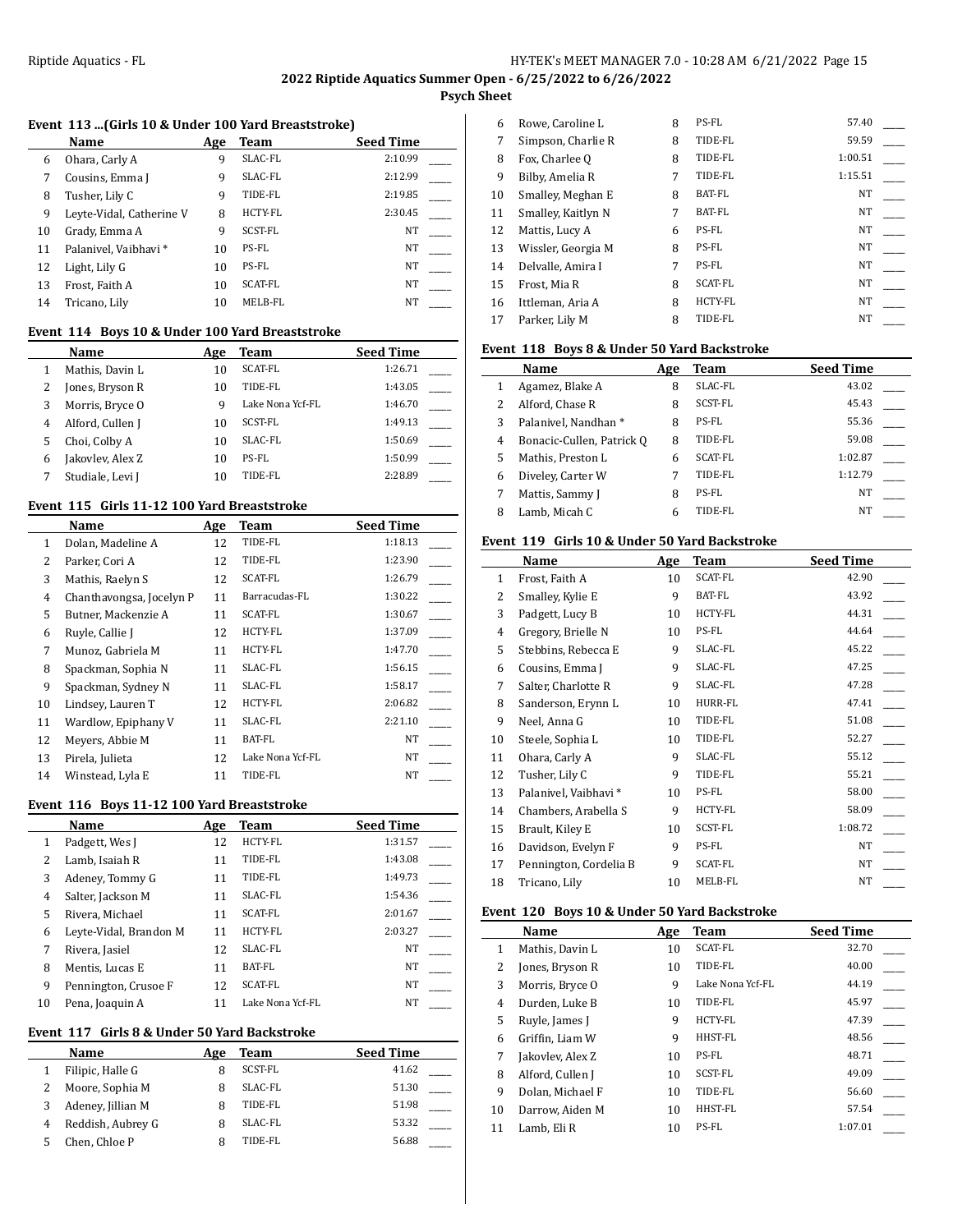$\overline{a}$ 

## Riptide Aquatics - FL **HY-TEK's MEET MANAGER 7.0 - 10:28 AM 6/21/2022** Page 16

# **2022 Riptide Aquatics Summer Open - 6/25/2022 to 6/26/2022**

**Psych Sheet**

# **Event 120 ...(Boys 10 & Under 50 Yard Backstroke)**

|    | Name                     | Age | Team    | <b>Seed Time</b> |
|----|--------------------------|-----|---------|------------------|
| 12 | Parmer, Liam G           | 9   | PS-FL   | 1:10.87          |
| 13 | Lacen - Morales, Jorge E | 10  | HCTY-FL | 1:15.12          |
| 14 | Anderson, Gannon Q       | q   | BAT-FL  | NT               |
| 15 | Halkett, Asher D         | 9   | BAT-FL  | NT               |
| 16 | Anderson, Finn F         | q   | PS-FL   | NT               |
| 17 | Studiale, Levi J         | 10  | TIDE-FL | NΤ               |
| 18 | Chastang, Ben G          | q   | TIDE-FL | NΤ               |

#### **Event 121 Girls 11-12 50 Yard Backstroke**

|              | Name                     | Age | Team          | <b>Seed Time</b> |
|--------------|--------------------------|-----|---------------|------------------|
| $\mathbf{1}$ | Maxson, Caymus O         | 12  | BAT-FL        | 34.95            |
| 2            | Ruyle, Callie J          | 12  | HCTY-FL       | 37.09            |
| 3            | Mathis, Raelyn S         | 12  | SCAT-FL       | 37.37            |
| 4            | Chanthavongsa, Jocelyn P | 11  | Barracudas-FL | 39.20            |
| 5            | Smith, Maggie A          | 12  | BAT-FL        | 40.45            |
| 6            | Spackman, Sophia N       | 11  | SLAC-FL       | 44.25            |
| 7            | Spackman, Sydney N       | 11  | SLAC-FL       | 44.90            |
| 8            | Munoz, Gabriela M        | 11  | HCTY-FL       | 45.90            |
| 9            | Meyers, Abbie M          | 11  | BAT-FL        | 48.62            |
| 10           | Stephens, Amber L        | 11  | SLAC-FL       | 50.67            |
| 11           | Lamb, Phia I             | 11  | PS-FL         | 52.19            |
| 12           | Wardlow, Epiphany V      | 11  | SLAC-FL       | 55.99            |
| 13           | Murdick, Elaina M        | 11  | TIDE-FL       | 57.13            |
| 14           | Lindsey, Lauren T        | 12  | HCTY-FL       | 57.70            |
| 15           | Muniz-Montoya, Zarraelis | 11  | SCAT-FL       | NT               |
| 16           | Williamson, Gracie L     | 12  | TIDE-FL       | NT               |
| 17           | Dangcalan, Mikayla A     | 12  | TIDE-FL       | NT               |

## **Event 122 Boys 11-12 50 Yard Backstroke**

|   | Name                 | Age | Team             | <b>Seed Time</b> |
|---|----------------------|-----|------------------|------------------|
| 1 | Penick, Jaxon E      | 12  | TIDE-FL          | 36.18            |
| 2 | Adeney, Tommy G      | 11  | TIDE-FL          | 42.28            |
| 3 | Rivera, Michael      | 11  | <b>SCAT-FL</b>   | 44.54            |
| 4 | Mentis, Lucas E      | 11  | BAT-FL           | 47.06            |
| 5 | Salter, Jackson M    | 11  | SLAC-FL          | 49.21            |
| 6 | Rivera, Jasiel       | 12  | SLAC-FL          | NT               |
| 7 | Pennington, Crusoe F | 12  | <b>SCAT-FL</b>   | NT               |
| 8 | Cheston, Kolbey H    | 12  | <b>HCTY-FL</b>   | NT               |
| 9 | Pena, Joaquin A      | 11  | Lake Nona Ycf-FL | NT               |

#### **Event 123 Girls 10 & Under 100 Yard IM**

|              | Name                 | Age | Team    | <b>Seed Time</b> |
|--------------|----------------------|-----|---------|------------------|
| $\mathbf{1}$ | Padgett, Lucy B      | 10  | HCTY-FL | 1:34.20          |
| 2            | Frost, Faith A       | 10  | SCAT-FL | 1:36.41          |
| 3            | Sanderson, Erynn L   | 10  | HURR-FL | 1:39.45          |
| 4            | Grady, Emma A        | 9   | SCST-FL | 1:41.59          |
| 5            | Gregory, Brielle N   | 10  | PS-FL   | 1:42.94          |
| 6            | Salter, Charlotte R  | 9   | SLAC-FL | 1:48.36          |
| 7            | Light, Lily G        | 10  | PS-FL   | 1:50.04          |
| 8            | Stebbins, Rebecca E  | 9   | SLAC-FL | 1:50.79          |
| 9            | Palanivel, Vaibhavi* | 10  | PS-FL   | 1:53.01          |
| 10           | Steele, Sophia L     | 10  | TIDE-FL | 1:53.19          |
| 11           | Smalley, Kylie E     | 9   | BAT-FL  | 1:54.67          |
| 12           | Cousins, Emma J      | 9   | SLAC-FL | 1:57.92          |
| 13           | Ohara, Carly A       | 9   | SLAC-FL | 2:11.10          |
| 14           | Tusher, Lily C       | 9   | TIDE-FL | 2:14.31          |

| 15  | Chambers, Arabella S     | q  | HCTY-FL | 2:28.84 |  |
|-----|--------------------------|----|---------|---------|--|
| 16  | Leyte-Vidal, Catherine V | 8  | HCTY-FL | 3:04.57 |  |
| 17  | Halkett, Mia K           | 10 | BAT-FL  | NΤ      |  |
| 18  | Tricano, Lily            | 10 | MELB-FL | NT      |  |
| -19 | Neel, Anna G             | 10 | TIDE-FL | NT      |  |

## **Event 124 Boys 10 & Under 100 Yard IM**

|    | Name                 | Age | Team             | <b>Seed Time</b> |
|----|----------------------|-----|------------------|------------------|
| 1  | Jones, Bryson R      | 10  | TIDE-FL          | 1:28.23          |
| 2  | Choi, Colby A        | 10  | SLAC-FL          | 1:31.23          |
| 3  | Morris, Bryce O      | 9   | Lake Nona Ycf-FL | 1:34.16          |
| 4  | Durden, Luke B       | 10  | TIDE-FL          | 1:39.54          |
| 5  | Alford, Cullen J     | 10  | <b>SCST-FL</b>   | 1:42.03          |
| 6  | Jakovlev, Alex Z     | 10  | PS-FL            | 1:49.04          |
| 7  | Ruyle, James J       | 9   | <b>HCTY-FL</b>   | 1:49.27          |
| 8  | Palanivel, Nandhan * | 8   | PS-FL            | 1:51.02          |
| 9  | Studiale, Levi J     | 10  | TIDE-FL          | 2:21.45          |
| 10 | Anderson, Gannon Q   | 9   | BAT-FL           | <b>NT</b>        |
| 11 | Chastang, Ben G      | 9   | TIDE-FL          | <b>NT</b>        |

### **Event 125 Girls 11-12 100 Yard IM**

|              | Name                        | Age | Team    | <b>Seed Time</b> |
|--------------|-----------------------------|-----|---------|------------------|
| $\mathbf{1}$ | Mathis, Raelyn S            | 12  | SCAT-FL | 1:13.15          |
| 2            | Dolan, Madeline A           | 12  | TIDE-FL | 1:16.28          |
| 3            | Parker, Cori A              | 12  | TIDE-FL | 1:20.01          |
| 4            | Maxson, Caymus O            | 12  | BAT-FL  | 1:22.58          |
| 5            | Lacen - Morales, Gabriela A | 11  | HCTY-FL | 1:25.00          |
| 6            | Smith, Maggie A             | 12  | BAT-FL  | 1:32.31          |
| 7            | Munoz, Gabriela M           | 11  | HCTY-FL | 1:33.18          |
| 8            | Spackman, Sophia N          | 11  | SLAC-FL | 1:41.15          |
| 9            | Butner, Mackenzie A         | 11  | SCAT-FL | 1:41.71          |
| 10           | Spackman, Sydney N          | 11  | SLAC-FL | 1:50.25          |
| 11           | Meyers, Abbie M             | 11  | BAT-FL  | 1:53.61          |
| 12           | Lindsey, Lauren T           | 12  | HCTY-FL | 1:59.18          |
| 13           | Lamb, Phia I                | 11  | PS-FL   | 2:05.92          |
| 14           | Stephens, Amber L           | 11  | SLAC-FL | 2:07.77          |
| 15           | Wardlow, Epiphany V         | 11  | SLAC-FL | NT               |
| 16           | Winstead, Lyla E            | 11  | TIDE-FL | NT               |
| 17           | Williamson, Gracie L        | 12  | TIDE-FL | NT               |
| 18           | Dangcalan, Mikayla A        | 12  | TIDE-FL | NT               |

### **Event 126 Boys 11-12 100 Yard IM**

|   | Name                   | Age | Team             | <b>Seed Time</b> |
|---|------------------------|-----|------------------|------------------|
|   | Padgett, Wes J         | 12  | <b>HCTY-FL</b>   | 1:19.54          |
|   | Penick, Jaxon E        | 12  | TIDE-FL          | 1:22.03          |
|   | Lamb, Isaiah R         | 11  | TIDE-FL          | 1:32.99          |
| 4 | Salter, Jackson M      | 11  | SLAC-FL          | 1:39.56          |
| 5 | Mentis, Lucas E        | 11  | BAT-FL           | 1:41.36          |
| 6 | Leyte-Vidal, Brandon M | 11  | HCTY-FL          | 2:03.40          |
|   | Rivera, Jasiel         | 12  | SLAC-FL          | NT               |
| 8 | Pena, Joaquin A        |     | Lake Nona Ycf-FL | NT               |

## **Event 127 Girls 8 & Under 50 Yard Freestyle**

|   | <b>Name</b>       | Age | Team           | <b>Seed Time</b> |
|---|-------------------|-----|----------------|------------------|
|   | Filipic, Halle G  | 8   | SCST-FL        | 36.81            |
|   | Adeney, Jillian M | 8   | TIDE-FL        | 39.53            |
|   | Rowe, Caroline L  | 8   | PS-FL          | 41.37            |
| 4 | Moore, Sophia M   | 8   | SLAC-FL        | 43.60            |
|   | Ittleman, Aria A  | Я   | <b>HCTY-FL</b> | 45.87            |